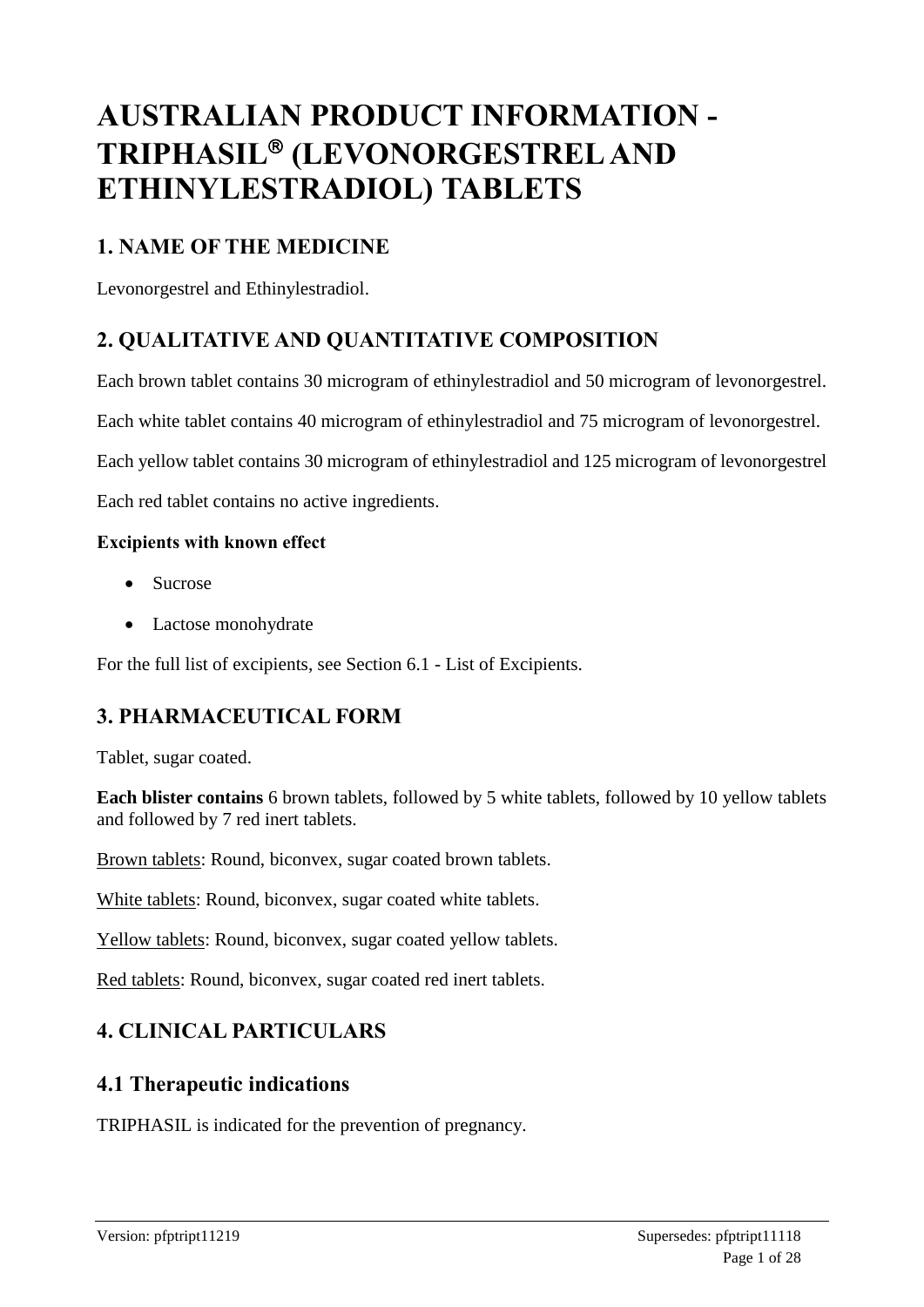### **4.2 Dose and method of administration**

### *How to Take TRIPHASIL*

Each package of TRIPHASIL contains 6 brown active tablets, 5 white active tablets, 10 yellow active tablets and 7 red inactive tablets. To achieve maximum contraceptive effectiveness, TRIPHASIL must be taken as directed and at intervals not exceeding 24 hours. Women should be instructed to take the tablets at the same time every day, preferably after the evening meal or at bedtime.

### *How to Start TRIPHASIL*

### **No Preceding Hormonal Contraceptive Use (in the Past Month)**

On the first day of the menstrual cycle, i.e. the first day of bleeding, the woman will take the tablet corresponding to that day of the week from the shaded section of the TRIPHASIL package. The first active tablet taken will be brown. Thereafter, one tablet is taken daily, following the arrows marked on the package, until all 28 tablets have been taken.

Withdrawal bleeding should usually occur within 3 days after the last active tablet is taken and may not have finished before the next pack is started.

During this first cycle, a non-hormonal back up method of contraception (other than the rhythm or temperature methods) should be used until one active tablet has been taken daily for 7 consecutive days. If the active tablets are started after Day 5, it must be considered that ovulation and conception may have occurred before the tablets were started.

The next and all subsequent courses of TRIPHASIL will begin on the day after the last package was completed, even if withdrawal bleeding has not occurred or is still in progress. Each course of TRIPHASIL is thus begun on the same day of the week as the first course, with a tablet from the shaded section of the package. If withdrawal bleeding does not occur and TRIPHASIL has been taken according to directions, it is unlikely that the woman has conceived. She should be instructed to begin a second course of TRIPHASIL on the usual day. If bleeding does not occur at the end of this second cycle, TRIPHASIL should not be taken until diagnostic procedures to exclude the possibility of pregnancy have been performed.

If the woman has not adhered to the prescribed regimen (missed one or more active tablets or started taking them on a day later than recommended), the probability of pregnancy should be considered at the time of the first missed period before TRIPHASIL is resumed.

### **Changing from another Combined Oral Contraceptive**

Women changing from another combined oral contraceptive product should start TRIPHASIL on the day after the last active tablet of her previous combined oral contraceptive by taking the first tablet corresponding to that day of the week from the shaded section of the package. This will shorten the last cycle of the previous combined oral contraceptive, and may prevent or reduce withdrawal bleeding at the end of that cycle. The first cycle with TRIPHASIL may also be shorter.

During the first TRIPHASIL cycle, a non-hormonal back-up method of contraception (other than the rhythm or temperature methods) should be used until one active tablet has been taken daily for 7 consecutive days.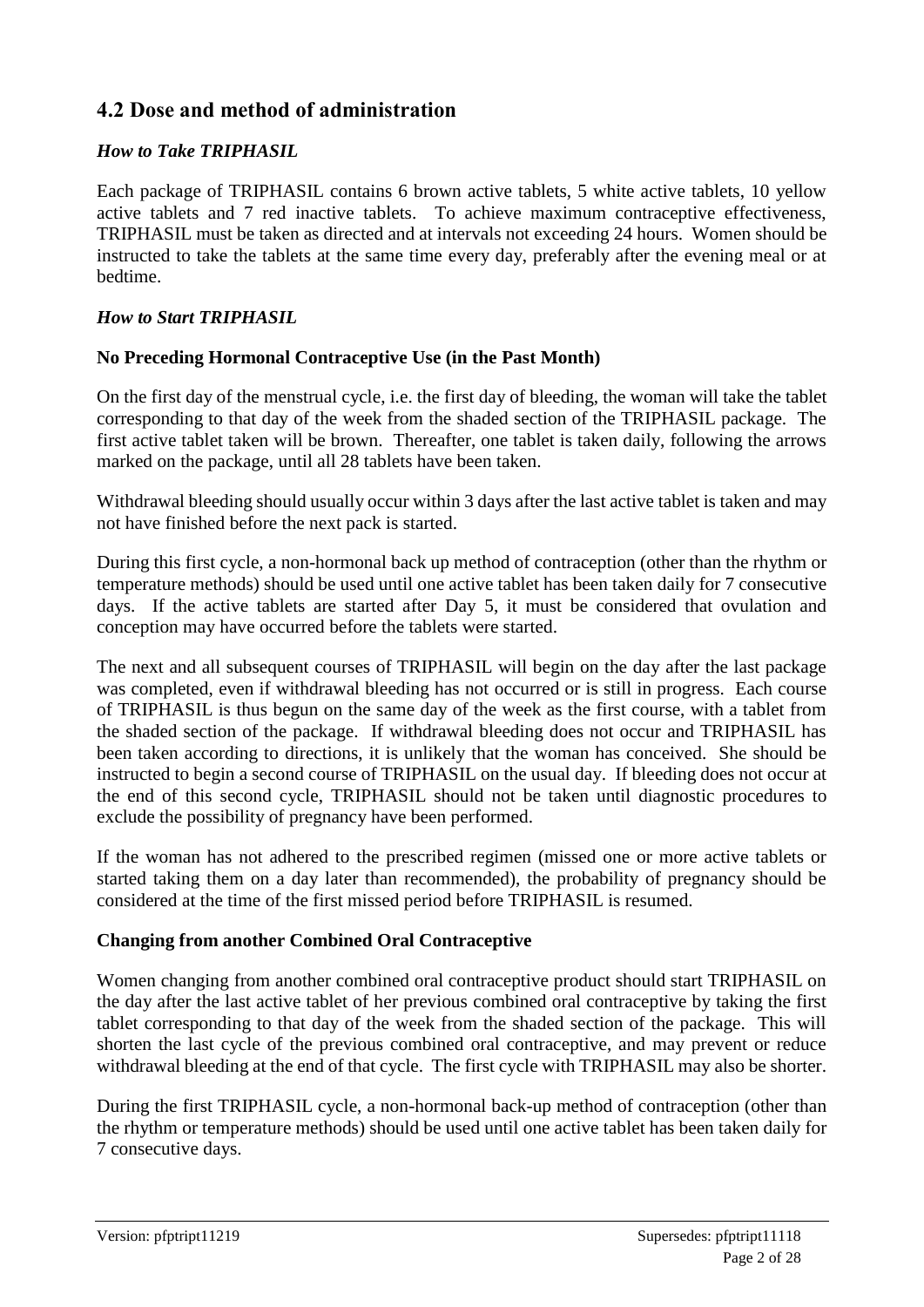If transient spotting or breakthrough bleeding occurs, the woman is instructed to continue the regimen since such bleeding is usually without significance. If the bleeding is persistent or prolonged, the woman is advised to consult her physician.

### **Changing from a Progestogen Only Method (Progestogen-Only Tablet, Injection, Implant)**

Women may switch any day from the progestogen-only tablet and should begin TRIPHASIL the next day. She should start TRIPHASIL on the day of an implant removal or, if using an injection, the day the next injection would be due. In all these situations, women should be advised to use a non-hormonal back-up method of contraception (other than the rhythm or temperature methods) until one active tablet has been taken daily for 7 consecutive days.

### **Following First-Trimester Abortion**

Women may start TRIPHASIL immediately. Additional contraceptive measures are not needed.

### **Following Delivery or Second-Trimester Abortion**

Since the immediate post-partum period is associated with an increased risk of thromboembolism, combined oral contraceptives should be started no earlier than day 28 after delivery in the nonlactating mother or after second trimester abortion. The woman should be advised to use a nonhormonal back-up method of contraception (other than the rhythm or temperature methods) until one active tablet has been taken daily for 7 consecutive days. However, if intercourse has already occurred, pregnancy should be excluded before the actual start of combined oral contraceptive use or the woman must wait for her first menstrual period.

### *Management of Missed Tablets*

Contraceptive efficacy may be reduced if active tablets are missed and particularly if the missed tablets extend the inactive tablet interval.

If one active tablet is missed, but less than 12 hours late, it should be taken as soon as it is remembered. Subsequent tablets should be taken at the usual time.

If one active tablet is missed, and is more than 12 hours late, or if two active tablets are missed, contraceptive protection may be reduced. The last missed tablet should be taken as soon as it is remembered, even if this means taking two tablets in one day. Subsequent tablets should be taken at the usual time. In addition, a non-hormonal back-up method of contraception (other than the rhythm or temperature methods) should be used until one active tablet has been taken daily for 7 consecutive days.

If the 7 days where back up is required run beyond the last active tablet in the current pack, the next pack must be started on the day following the intake of the last active tablet in the current pack; all inactive (red) tablets should be discarded. This prevents an extended break in tablet taking of active tablets that may increase the risk of escape ovulation. The woman is unlikely to have a withdrawal bleed until the inactive-tablet interval of the second pack, but she may experience spotting or breakthrough bleeding on days when active tablets are taken. If the woman does not have a withdrawal bleed at the end of the second pack, the possibility of pregnancy must be ruled out before resuming tablet taking.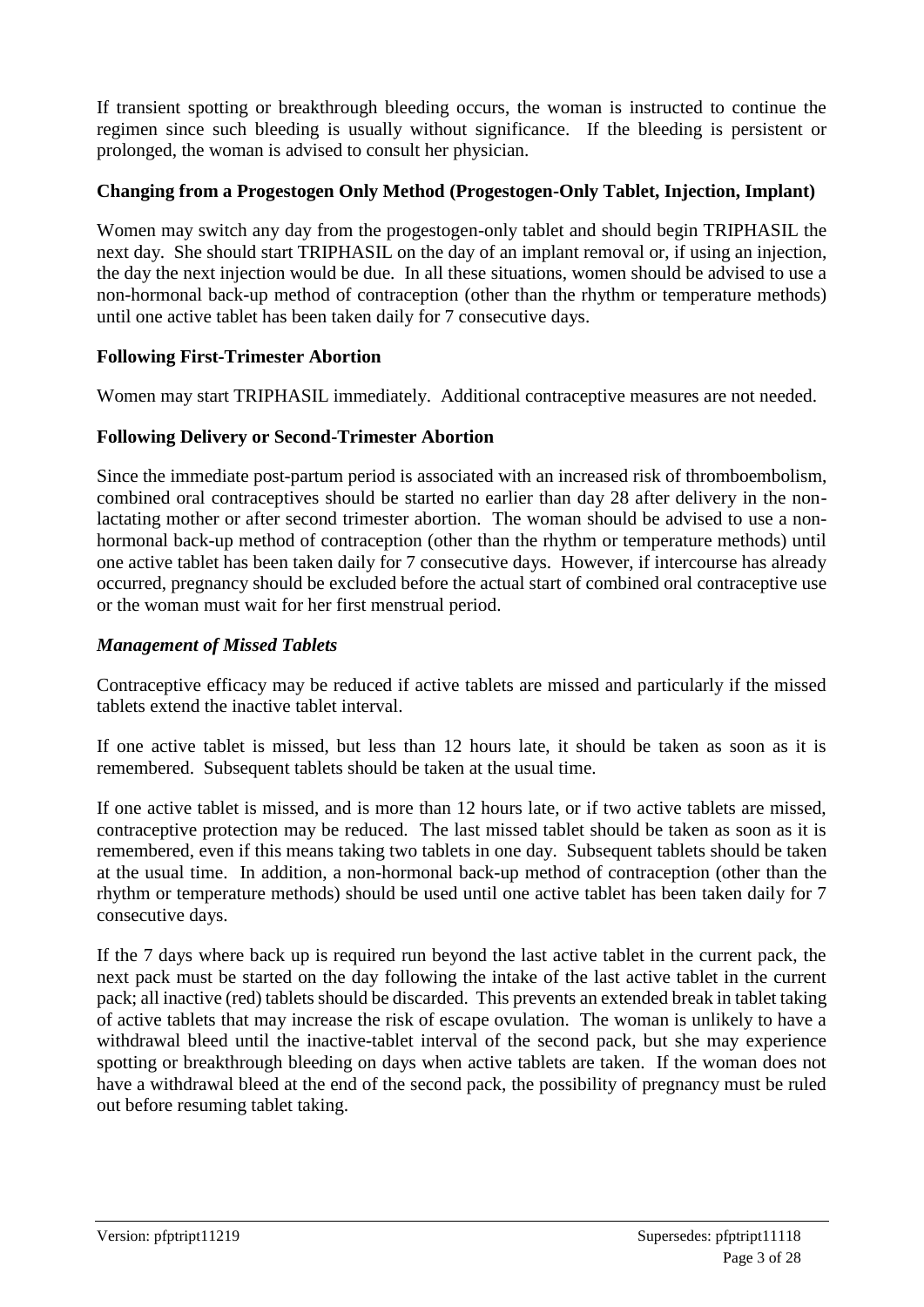If the woman misses one or more inactive (red) tablets, she is still protected against pregnancy, provided she begins the active brown tablets on the proper day.

If three consecutive active tablets are missed, TRIPHASIL should be discontinued and the remainder of the package discarded. A new package should be started on the eighth day after the last tablet was taken. A non-hormonal back-up method of contraception (other than the rhythm or temperature methods) should be used until one active tablet has been taken daily for 7 consecutive days.

If withdrawal bleeding does not occur and TRIPHASIL has been taken according to directions, it is unlikely that the woman has conceived. She should be instructed to begin a second course of TRIPHASIL on the usual day. If bleeding does not occur at the end of this second cycle, TRIPHASIL should not be taken until diagnostic procedures to exclude the possibility of pregnancy have been performed.

If the woman has not adhered to the prescribed regimen (missed one or more active tablets or started taking them on a day later than recommended), the probability of pregnancy should be considered at the time of the first missed period before TRIPHASIL is resumed.

### *Vomiting and Diarrhoea*

If vomiting occurs within 4 hours after tablet taking, absorption may not be complete. In such an event, the advice concerning **Management of Missed Tablets** is applicable. The woman must take the appropriate colour active tablet(s) needed from a back-up pack. Diarrhoea may increase gastrointestinal motility and reduce hormone absorption.

### **4.3 Contraindications**

TRIPHASIL should not be used in the presence of any of the conditions listed below. Should any of the conditions appear for the first time during TRIPHASIL use, the product should be stopped immediately.

- Presence or risk of venous thromboembolism (VTE) (see Section 4.4 Special Warnings and Precautions for Use);
	- A history of or current deep-vein thrombosis or thromboembolic disorders;
	- Known hereditary or acquired predisposition for venous thromboembolism, such as APCresistance (including Factor V Leiden), antithrombin-III-deficiency, protein C deficiency, protein S deficiency;
	- Major surgery with prolonged immobilisation;
	- A high risk of venous thromboembolism due to the presence of multiple risk factors.
- Presence or risk of arterial thromboembolism (ATE) (see Section 4.4 Special Warnings and Precautions for Use);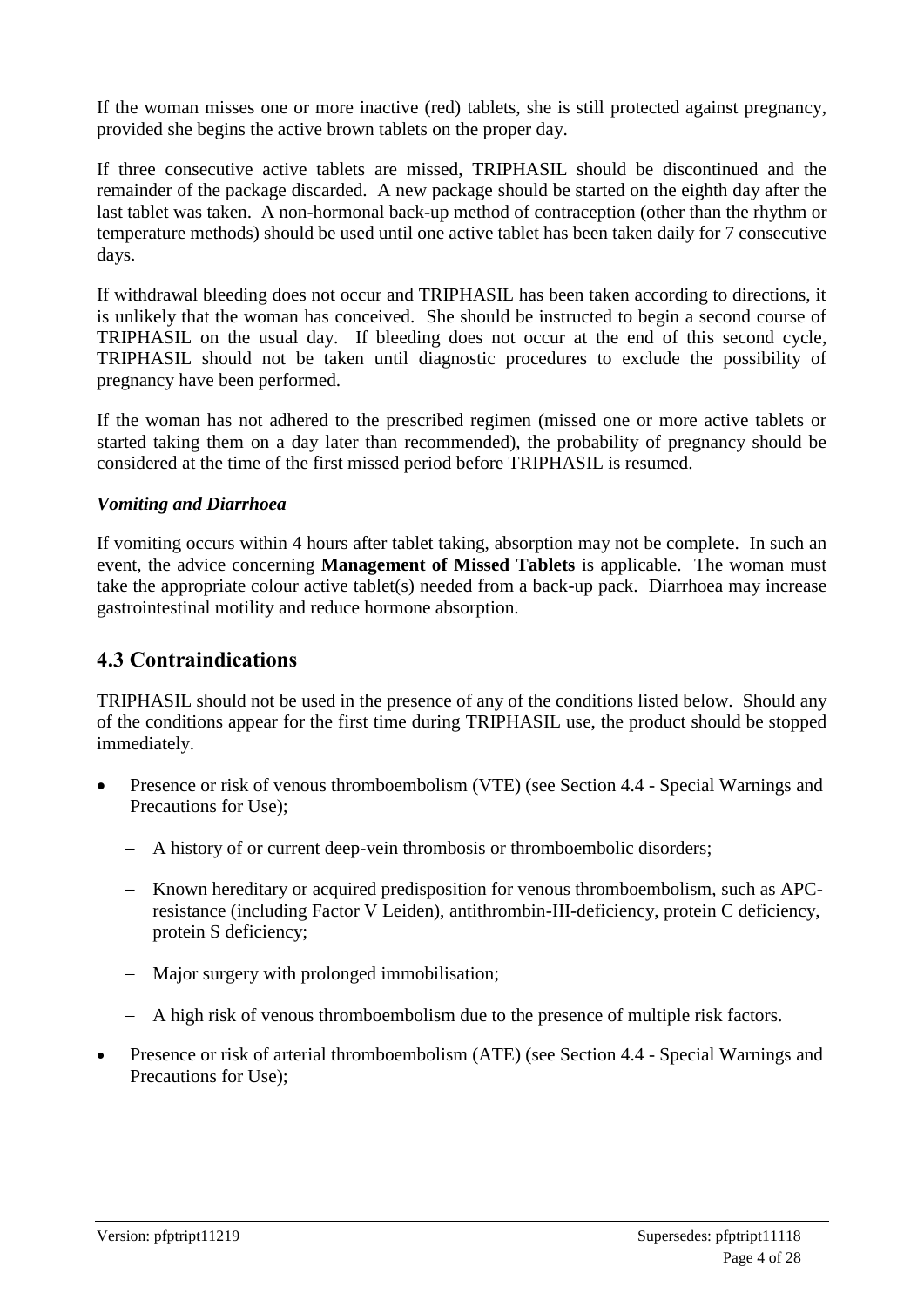- Current or history of ATE (e.g. myocardial infarction or stroke) or prodromal condition (e.g. angina pectoris or transient ischaemic attack [TIA]) or thrombogenic valvulopathies or thrombogenic rhythm disorders;
- Known hereditary or acquired predisposition for arterial thromboembolism, such as hyperhomocysteinaemia and antiphospholipid-antibodies (e.g. anticardiolipin-antibodies and lupus anticoagulant);
- Headaches with focal neurological symptoms, (such as aura), including hemiplegic migraine;
- A high risk of arterial thromboembolism due to multiple risk factors or to the presence of one serious risk factor such as:
	- Diabetes mellitus with vascular involvement;
	- **Uncontrolled hypertension;**
	- Severe dyslipoproteinaemia;
	- Sickle cell anaemia.
- Pancreatitis or a history thereof if associated with severe hypertriglyceridemia;
- Presence or history of active hepatic disease as long as liver function values have not returned to normal;
- Presence or history of liver tumours (benign or malignant);
- Known or suspected sex steroid-influenced malignancies (e.g. of the genital organs or the breasts);
- Undiagnosed vaginal bleeding;
- Known or suspected pregnancy;
- Combined oral contraceptives (COCs) are contraindicated for concomitant use with certain anti-viral hepatitis C virus (HCV) medicinal products such as ombitasvir, paritaprevir, ritonavir and dasabuvir (see Section 4.4 - Special Warnings and Precautions for Use, **Hepatic Neoplasia/Liver Disease/Hepatitis C** and Section 4.5 - Interactions with Other Medicines and Other Forms of Interactions);
- Hypersensitivity to any of the ingredients contained in TRIPHASIL.

# **4.4 Special warnings and precautions for use**

In the absence of the above contraindications, if any of the conditions/risk factors mentioned below are present, the benefits of TRIPHASIL should be weighed against the possible risks for each individual woman and discussed with the woman before she decides to start taking it. In the event of aggravation, exacerbation or first appearance of any of these conditions or risk factors, the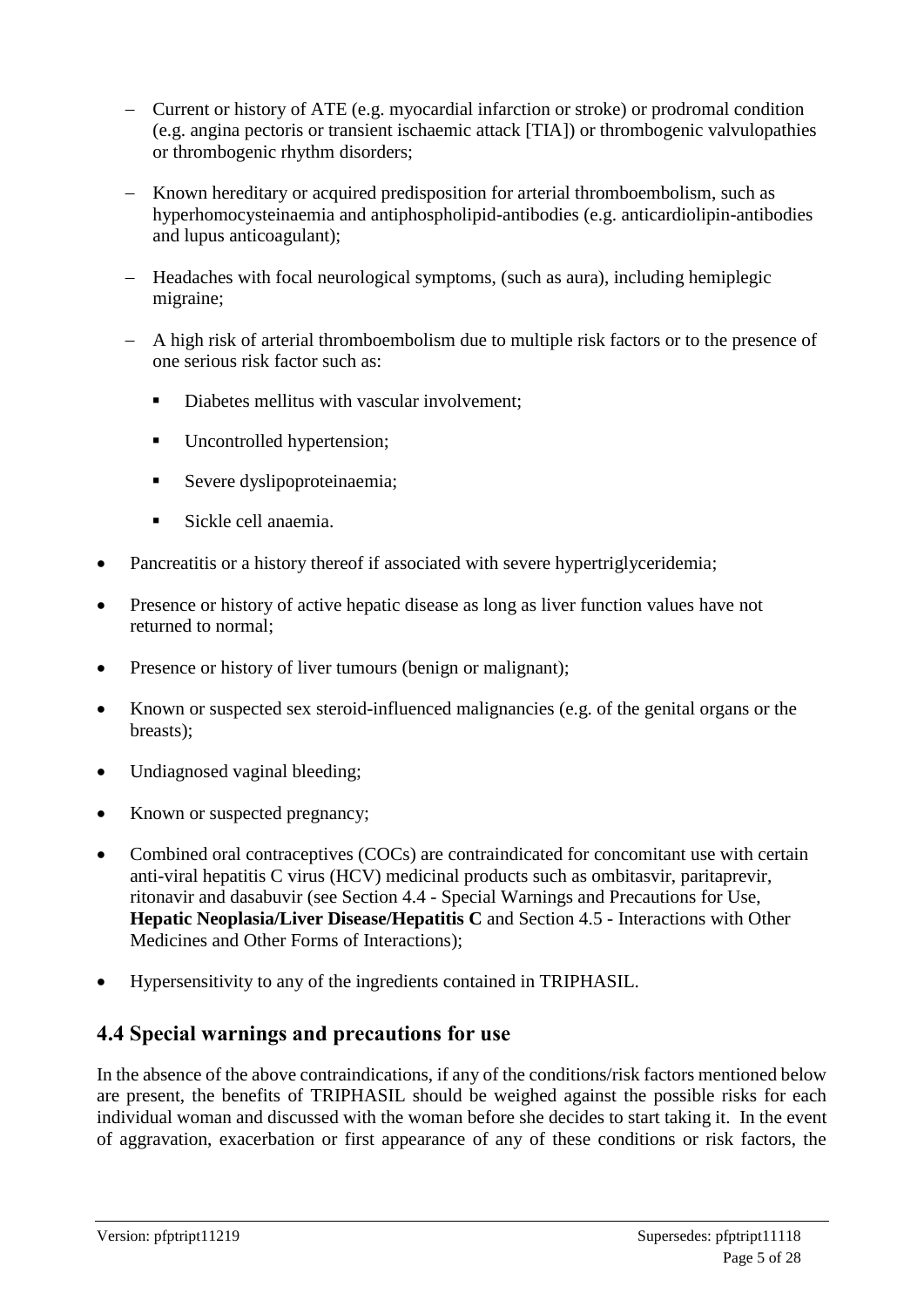woman should contact her doctor. The doctor should then decide whether TRIPHASIL should be discontinued.

### **Circulatory Disorders**

Epidemiological studies have suggested an association between the use of COCs containing ethinylestradiol and an increased risk of venous and arterial thrombotic and thromboembolic events, such as myocardial infarction, stroke, deep venous thrombosis, and pulmonary embolism. These events occur rarely in average-risk women.

For any particular estrogen/progestogen combination, the dosage regimen prescribed should be one which contains the least amount of estrogen and progestogen that is compatible with a low failure rate and the needs of the individual patient.

#### **Venous Thrombosis and Thromboembolism**

The physician should be alert to the earliest manifestations of those disorders (e.g. pulmonary embolism, cerebrovascular insufficiency, cerebral haemorrhage, cerebral thrombosis, coronary occlusion, retinal thrombosis, mesenteric thrombosis). Should any of these occur or be suspected; the medicine should be discontinued immediately.

#### **Risk of venous thromboembolism (VTE)**

The use of any COC increases the risk of VTE compared with no use. The women considering using TRIPHASIL should be advised that her VTE risk is highest in the first ever year of use and that there is some evidence that the risk is increased when a COC is re-started after a break in use of 4 weeks or more.

The risk of VTE with the COC is greatest for products containing over 50 µg of ethinylestradiol. There is less risk for products such as TRIPHASIL containing less than 50 µg ethinylestradiol.

The decision to use any product other than one with the lowest VTE risk should be taken only after a discussion with the woman to ensure she understands the risk of VTE with COCs, and how her current risk factors influence this risk.

| Women not using a combined hormonal About 2 out of 10,000 women |                                    |
|-----------------------------------------------------------------|------------------------------------|
| contraceptive and not pregnant                                  |                                    |
|                                                                 |                                    |
| Women using a COC containing levonorgestrel,                    | About 5-7 out of 10,000 women      |
| norethisterone or norgestimate                                  |                                    |
|                                                                 |                                    |
| Women using a COC containing etonogestrel or<br>norelgestromin  | About $6-12$ out of $10,000$ women |
|                                                                 |                                    |
|                                                                 |                                    |
| Women using a COC containing drospirenone,                      | About $9-12$ out of $10,000$ women |
| gestodene, desogestrel or cyproterone <sup>2</sup>              |                                    |
|                                                                 |                                    |

### **Risk1 of developing a blood clot (VTE) in a year**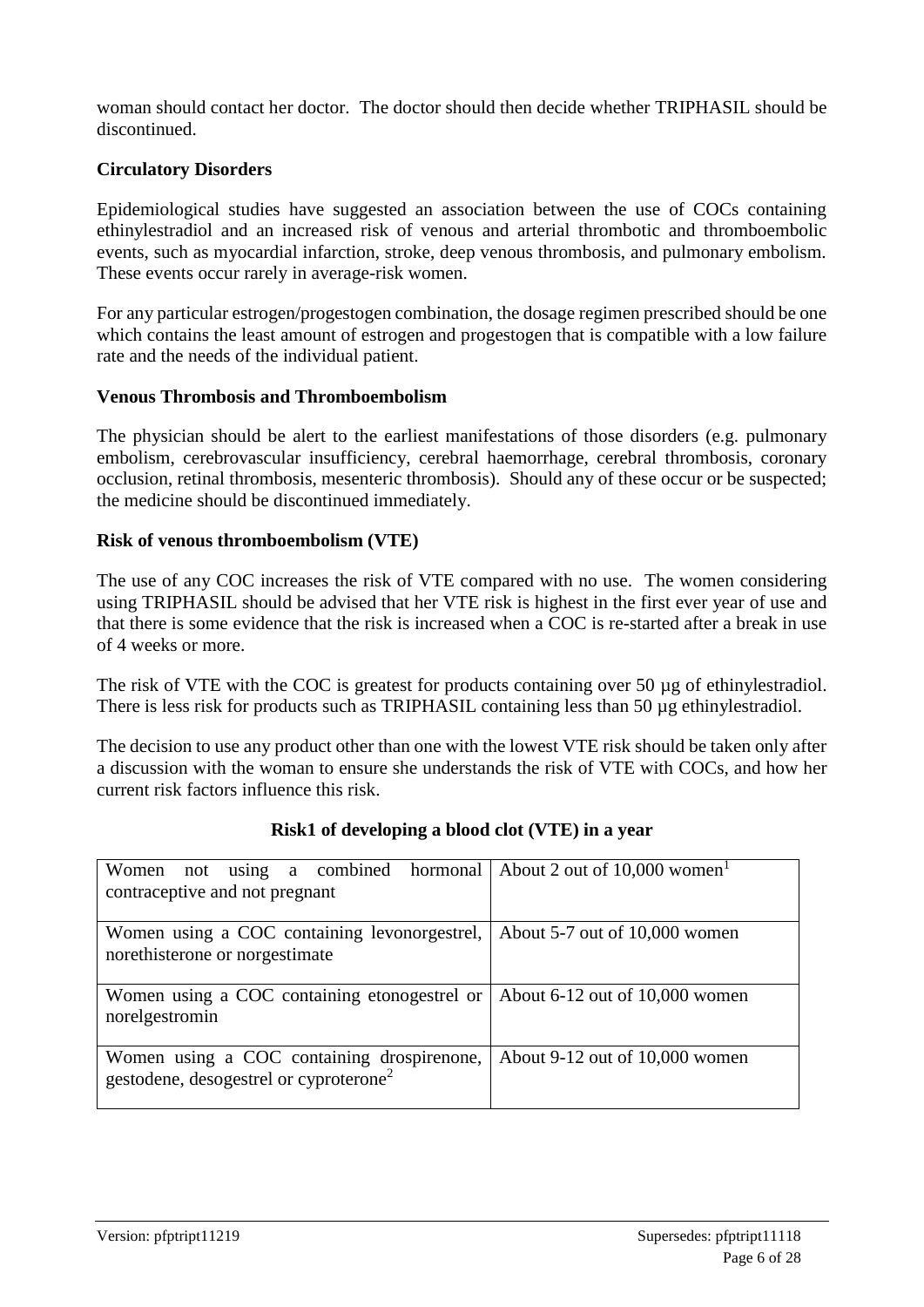| Women using a COC containing chlormadinone, Not yet known <sup>3</sup> |  |
|------------------------------------------------------------------------|--|
| dienogest or nomegestrol                                               |  |
|                                                                        |  |

<sup>1</sup> In any individual woman the risk may be far higher, depending on her underlying risk factors (see below).

<sup>2</sup> While cyproterone is indicated for the treatment of moderate to severe acne related to androgen sensitivity and/or hirsutism, it is known to have efficacy as a contraceptive. The risk of VTE associated with cyproterone use is considered to be 1.5 to 2 times higher than for COCs containing levonorgestrel and may be similar to the risk with contraceptives containing gestodene, desogestrel or drospirenone.

<sup>3</sup> Further studies are ongoing or planned to collect sufficient data to estimate the risk for these products. Where the risk for a particular progestogen is uncertain, the risk of the class should be used in determining the risk for the individual patient.

It is important that women understand that VTE associated with COC use is rare in average-risk women. The risk in pregnancy (5 - 20 per 10,000 women over 9 months) and the risk in the postpartum period (45 - 65 per 10,000 women over 12 weeks) is higher than that associated with COC use.

However VTE is a serious condition and may be fatal in 1-2% of cases. Extremely rarely, thrombosis has been reported to occur in COC users in other blood vessels, e.g. hepatic, cerebral, mesenteric, renal or retinal veins and arteries.

The risk for venous thromboembolic complications in COC users may increase substantially in a woman with additional risk factors, particularly if there are multiple risk factors (see list).

TRIPHASIL is contraindicated if a woman has multiple risk factors that put her at high risk of venous thrombosis. If a woman has more than one risk factor, it is possible that the increase in risk is greater than the sum of the individual factors – in this case her total risk of VTE should be considered. If the balance of benefits and risks is considered to be negative a COC should not be prescribed.

#### **Risk factors for VTE**

The risk of venous thrombotic and thromboembolic events is further increased in women with conditions predisposing for venous thrombosis and thromboembolism. Examples of predisposing conditions for venous thrombosis and thromboembolism are:

- Obesity (body mass index over 30 kg/m²). Risk increases substantially as BMI rises;
- Prolonged immobilisation, major surgery, any surgery to the legs or pelvis, neurosurgery, or major trauma;
- Temporary immobilisation including air travel > 4 hours can also be a risk factor for VTE, particularly in women with other risk factors;
- Positive family history (venous thromboembolism ever in a sibling or parent especially at a relatively early age e.g. before 50);
- Biochemical factors Activated Protein C (APC) resistance (including Factor V Leiden), antithrombin-III deficiency, protein C deficiency, protein S deficiency;
- Other medical conditions associated with VTE;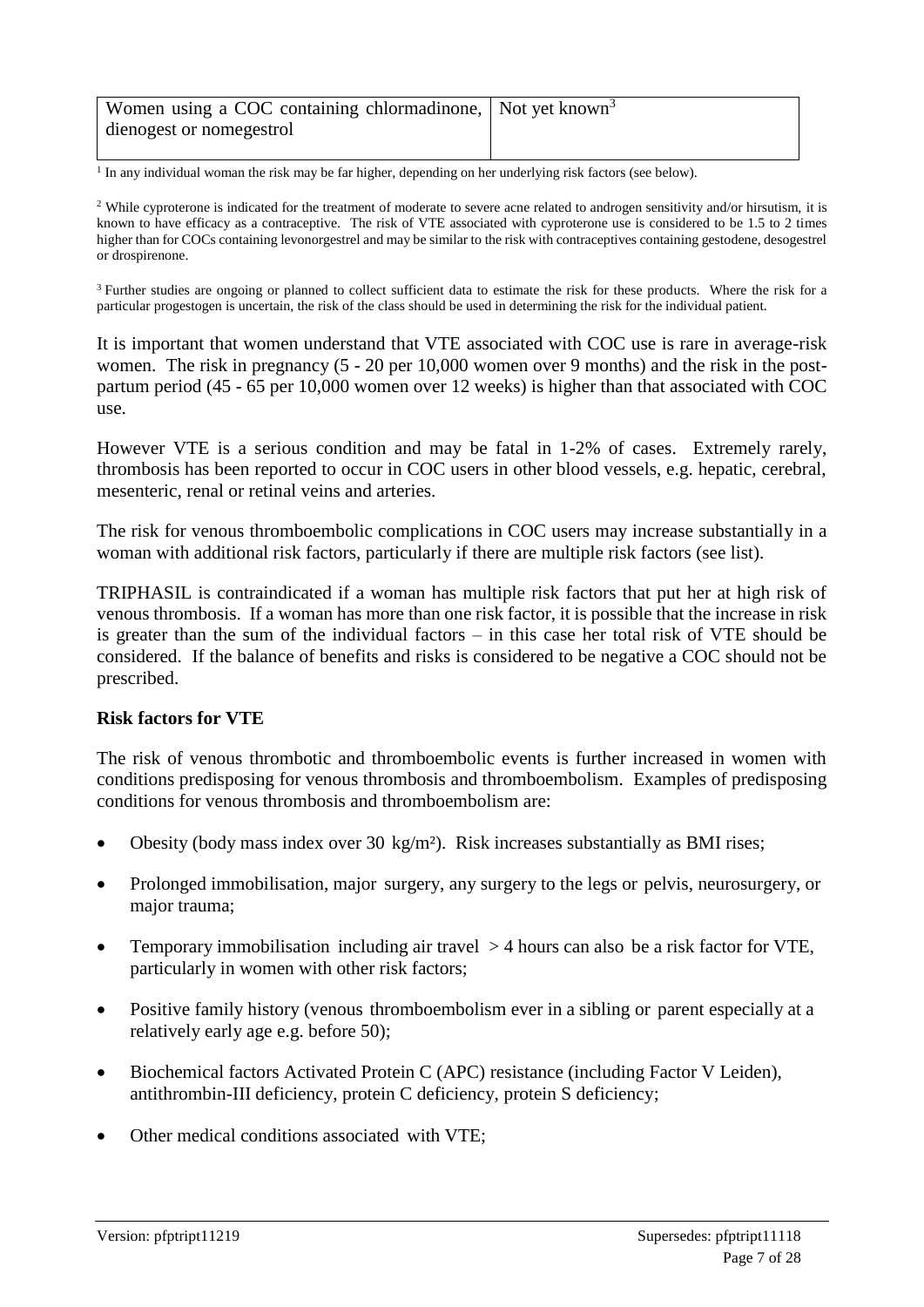- Cancer;
- Systemic lupus erythematosus;
- Haemolytic uraemic syndrome;
- Chronic inflammatory bowel disease (e.g. Crohn's disease or ulcerative colitis);
- Sickle cell disease.
- Increasing age, particularly above 35 years;
- Smoking:
- Recent delivery or second trimester abortion.

In women at risk of prolonged immobilisation (including major surgery, any surgery to the legs or pelvis, neurosurgery, or major trauma), it is advisable to discontinue use of TRIPHASIL (in the case of elective surgery at least four weeks in advance) and not resume until two weeks after complete remobilisation. Another method of contraception should be used to avoid unintentional pregnancy. Antithrombotic treatment should be considered if TRIPHASIL has not been discontinued in advance.

If a hereditary predisposition to VTE is suspected, the woman should be referred to a specialist for advice before deciding about any COC use.

The increased risk of VTE during the postpartum period should be considered if re-starting TRIPHASIL. Since the immediate post-partum period is associated with an increased risk of thromboembolism, combined oral contraceptives should be started no earlier than day 28 after delivery in a non-lactating woman, or second-trimester abortion.

There is no consensus about the possible role of varicose veins and superficial thrombophlebitis in venous thromboembolism.

### **Symptoms of VTE (deep vein thrombosis and pulmonary embolism)**

Women should be informed of the symptoms of VTE and be advised to seek urgent medical attention if VTE symptoms develop and to inform the healthcare professional that she is taking a COC.

Symptoms of deep vein thrombosis (DVT) can include:

- Unilateral swelling of the leg and/or foot or along a vein in the leg;
- Pain or tenderness in the leg which may be felt only when standing or walking;
- Increased warmth in the affected leg; red or discoloured skin on the leg.

Symptoms of pulmonary embolism (PE) can include:

Sudden onset of unexplained shortness of breath or rapid breathing;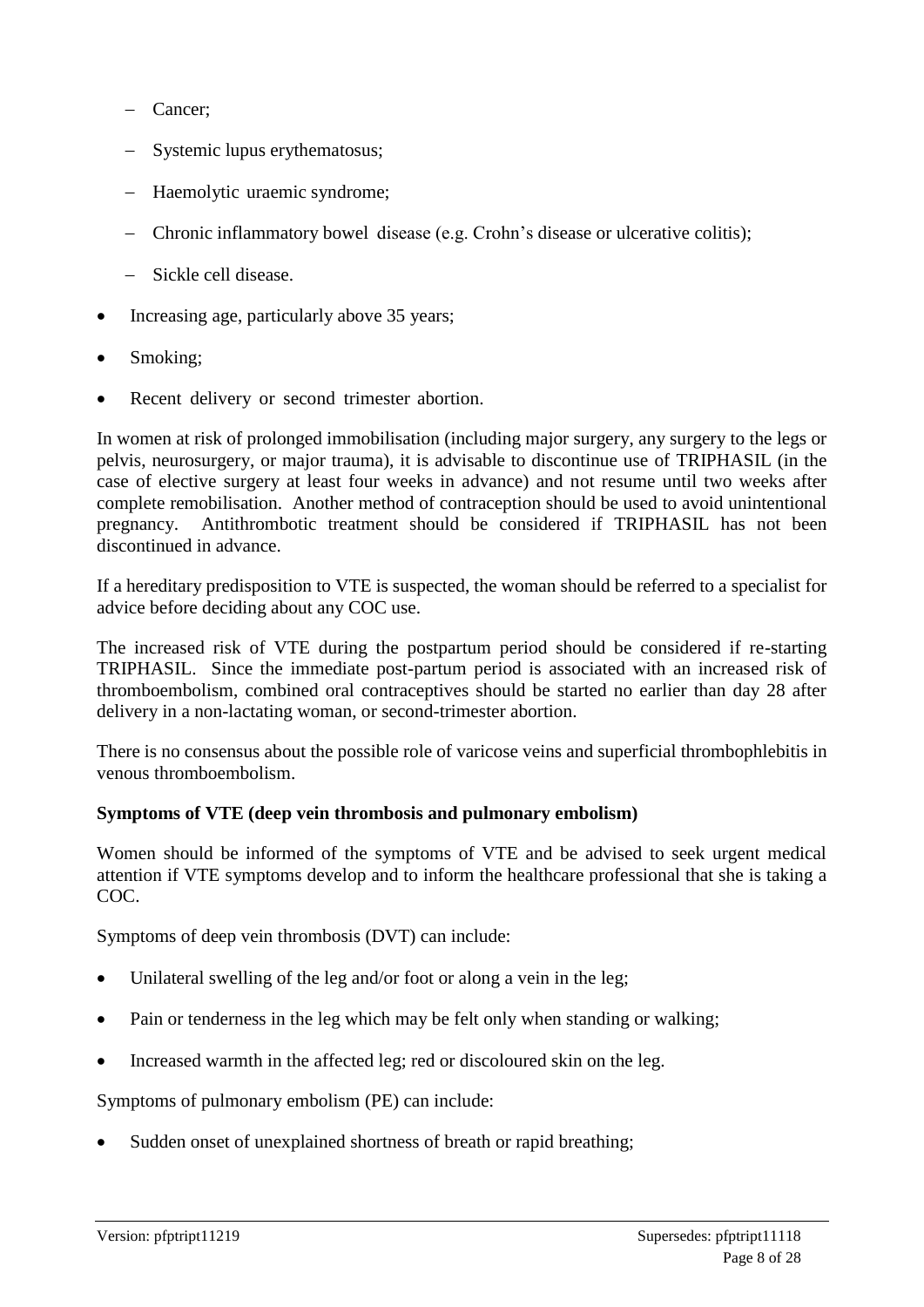- Sudden coughing which may be associated with haemoptysis;
- Sharp chest pain;
- Severe light headedness or dizziness;
- Rapid or irregular heartbeat.

Some of these symptoms (e.g. "shortness of breath", "coughing") are non-specific and might be misinterpreted as more common or less severe events (e.g. respiratory tract infections).

Other signs of vascular occlusion can include: sudden pain, swelling and slight blue discoloration of an extremity.

If the occlusion occurs in the eye symptoms can range from painless blurring of vision which can progress to loss of vision. Sometimes loss of vision can occur almost immediately.

### **Arterial Thrombosis and Thromboembolism**

### **Risk of arterial thromboembolism (ATE)**

Epidemiological studies have associated the use of COCs with an increased risk for arterial thrombotic and thromboembolic events (e.g. myocardial infarction, angina pectoris, and cerebrovascular events, such as ischaemic and haemorrhagic stroke or TIA). Arterial thromboembolic events may be fatal.

The risk of arterial thrombotic and thromboembolic complications in COC users further increases in women with risk factors. TRIPHASIL is contraindicated if a woman has one serious or multiple risk factors for ATE that puts her at high risk of arterial thrombosis. If a woman has more than one risk factor, it is possible that the increase in risk is greater than the sum of the individual factors in this case her total risk should be considered. If the balance of benefits and risks is considered to be negative a COC should not be prescribed.

### **Risk factors for ATE**

Caution must be exercised when prescribing COCs for women with risk factors for arterial thrombotic and thromboembolic events, such as:

- Increasing age, particularly above 35 years;
- Smoking;
- Hypertension;
- Hyperlipidaemias;
- Obesity;
- Positive family history (arterial thromboembolism ever in a sibling or parent especially at relatively early age e.g. below 50);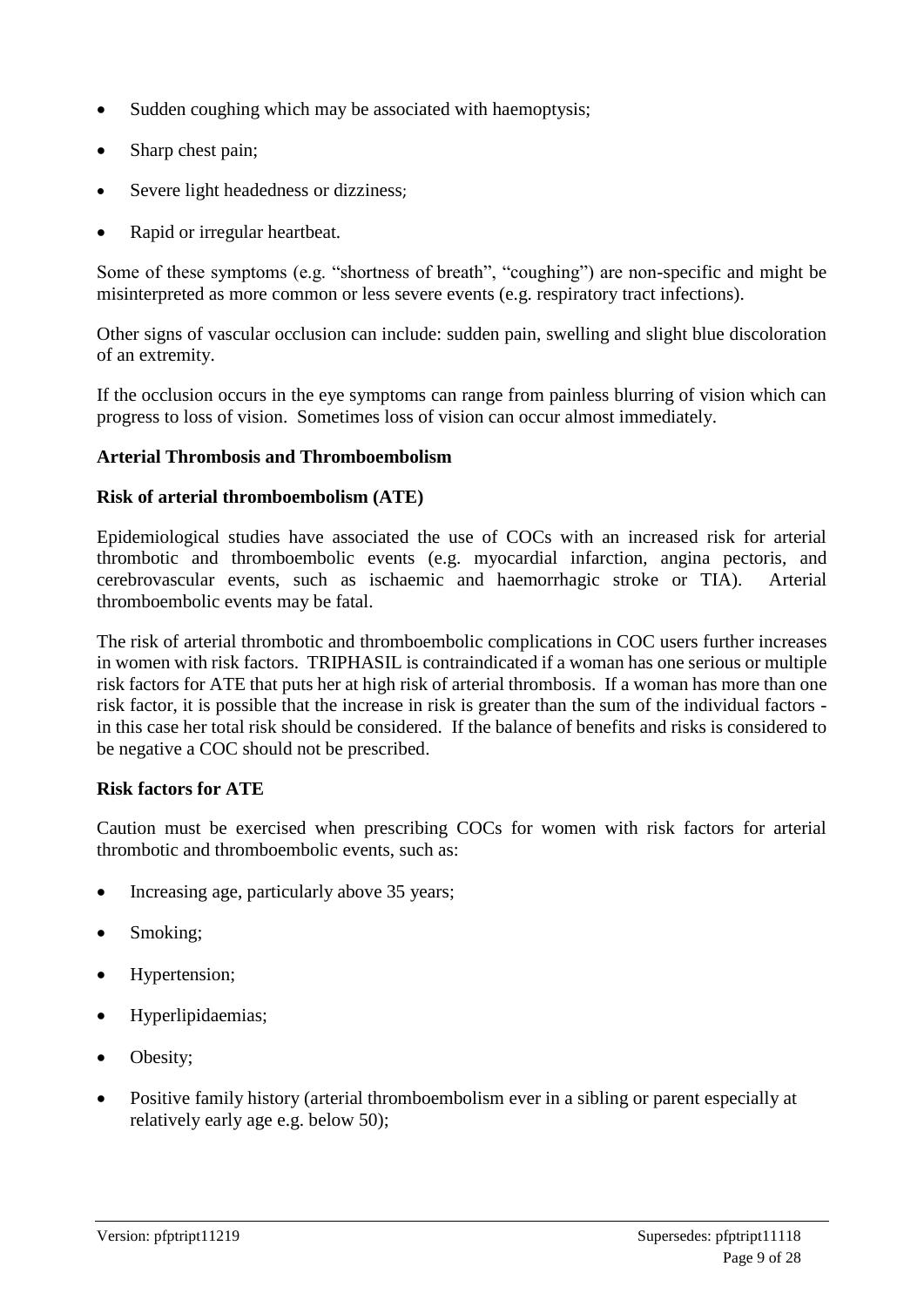- Biochemical factors: hyperhomocysteinaemia and antiphospholipid antibodies (e.g. anticardiolipin antibodies, and lupus anticoagulant);
- Migraine;
- Other medical conditions associated with adverse vascular events:
	- Diabetes mellitus:
	- Hyperhomocysteinaemia;
	- Valvular heart disease:
	- Atrial fibrillation;
	- Dyslipoproteinaemia;
	- Systemic lupus erythematosus;
	- History of pre-eclamptic toxaemia.

Cigarette smoking increases the risk of serious cardiovascular adverse reactions from COC use. This risk increases with age and with the extent of smoking (in epidemiology studies, smoking 15 or more cigarettes per day was associated with a significantly increased risk), and is quite marked in women over 35 years of age. Women should be advised not to smoke if they wish to use a COC. Women over 35 years of age who continue to smoke should be strongly advised to use a different method of contraception.

If a hereditary predisposition is suspected, the woman should be referred to a specialist for advice before deciding about any COC use.

An increase in frequency or severity of migraine during COC use (which may be prodromal of a cerebrovascular event) may be a reason for immediate discontinuation.

### **Symptoms of ATE**

Women should be informed of the symptoms of ATE and be advised to seek urgent medical attention if ATE symptoms develop and to inform the healthcare professional that she is taking a COC.

Symptoms of a stroke can include:

- Sudden numbness or weakness of the face, arm or leg, especially on one side of the body;
- Sudden trouble walking, dizziness, loss of balance or coordination;
- Sudden confusion, trouble speaking or understanding;
- Sudden trouble seeing in one or both eyes;
- Sudden, severe or prolonged headache with no known cause;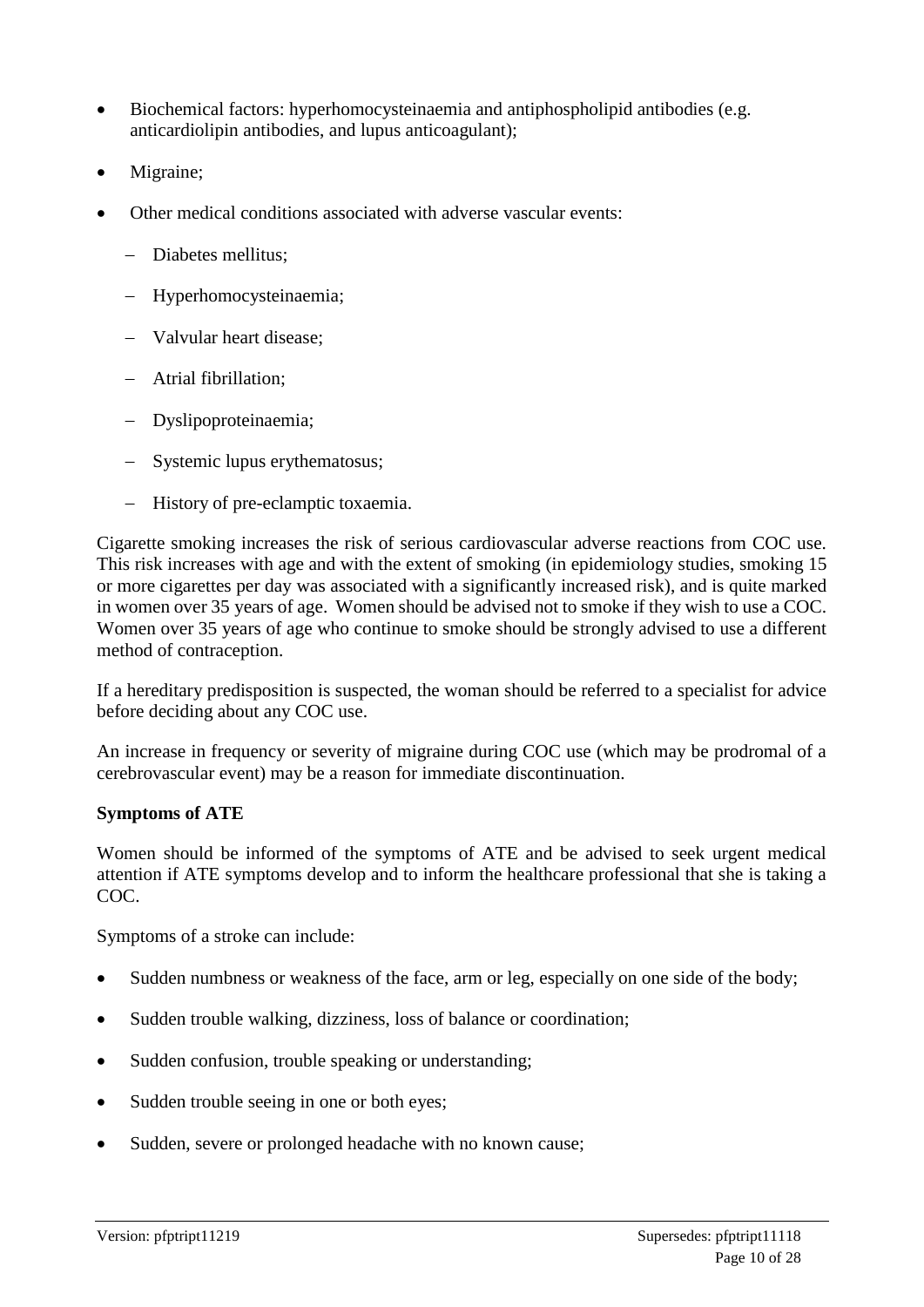Loss of consciousness or fainting with or without seizure.

Temporary symptoms suggest the event is a transient ischaemic attack (TIA).

The onset or exacerbation of migraine or development of headache of a new pattern that is recurrent, persistent, or severe, requires discontinuation of the medicine and evaluation of the cause.

Women with migraine (particularly migraine with aura) who take combined oral contraceptives may be at increased risk of stroke.

Symptoms of myocardial infarction (MI) can include:

- Pain, discomfort, pressure, heaviness, sensation of squeezing or fullness in the chest, arm, or below the breastbone;
- Discomfort radiating to the back, jaw, throat, arm, stomach;
- Feeling of being full, having indigestion or choking;
- Sweating, nausea, vomiting or dizziness;
- Extreme weakness, anxiety, or shortness of breath;
- Rapid or irregular heartbeats.

### **Medical examination/consultation**

A complete medical history and physical examination should be taken prior to the initiation or reinstitution of COC use, guided by the contraindications and precautions, and should be repeated at least annually during the use of COCs. Pregnancy should be ruled out before the start of therapy. Baseline and periodic blood glucose determinations should be performed in patients predisposed to diabetes mellitus. A Papanicolaou (Pap) smear should be performed if the patient has been sexually active or if it is otherwise indicated. Periodic medical assessment is also of importance because contraindications (e.g. a transient ischaemic attack, etc.) or risk factors (e.g. a family history of venous or arterial thrombosis) may appear for the first time during the use of a COC. The frequency and nature of these assessments should be adapted to the individual woman but should generally include special reference to blood pressure, breasts, abdomen and pelvic organs, including cervical cytology, and relevant laboratory tests.

The woman should also be instructed to carefully read the user leaflet and to adhere to the advice given.

### **Ocular Lesions**

With use of combined oral contraceptives, there have been reports of retinal vascular thrombosis, which may lead to partial or complete loss of vision. Discontinue oral contraceptive and institute appropriate diagnostic and therapeutic measures if there is unexplained, gradual or sudden, partial or complete loss of vision; proptosis or diplopia; papilloedema; or any evidence of retinal vascular lesions or optic neuritis.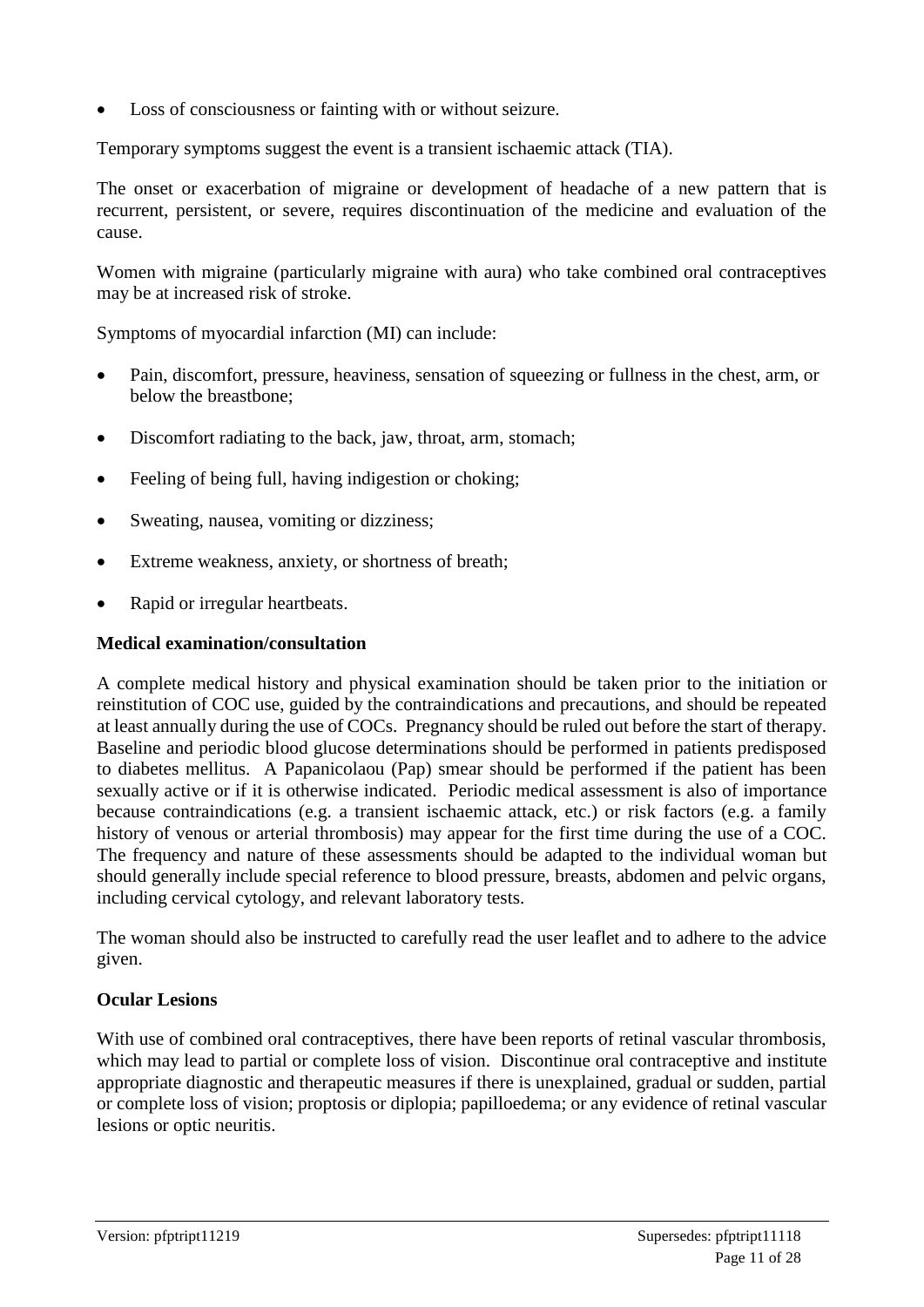### **Elevated Blood Pressure**

An increase in blood pressure has been reported in patients receiving oral contraceptives.

In women with hypertension, or a history of hypertension or hypertension related diseases; another method of contraception may be preferable. If combined oral contraceptives are used in such cases, close monitoring is recommended and, if a significant increase in blood pressure occurs, the drug should be discontinued. Combined oral contraceptives are contraindicated in women with uncontrolled hypertension.

In some women, hypertension may occur within a few months of beginning use. In the first year of use, the prevalence of women with hypertension is low but the incidence increases with increasing exposure. Age is also strongly correlated with the development of hypertension in oral contraceptive users. Women who previously have had hypertension during pregnancy may be more likely to develop an elevation of blood pressure when given oral contraceptives. If blood pressure rises markedly, the drug should be discontinued. Hypertension that develops as a result of taking oral contraceptives usually returns to normal after discontinuing the drug.

### **Carcinoma of the Reproductive Organs**

### **Cervical Cancer**

The most important risk factor for cervical cancer is persistent human papillomavirus infection.

Several epidemiological studies suggest that oral contraceptive use has been associated with an increase in the risk of cervical intraepithelial neoplasia or invasive cervical cancer. The studies suggest that there is an "ever used" effect in addition to duration of use. These findings must be balanced against evidence of effects attributable to sexual behaviour, smoking and other factors. In cases of undiagnosed abnormal genital bleeding, adequate diagnostic measures are indicated.

### **Breast Cancer**

A meta-analysis from 54 epidemiological studies showed that there is a slightly increased relative risk (RR= 1.24) of having breast cancer diagnosed in women who are currently using combined oral contraceptives compared to never-users. The increased risk gradually disappears during the course of the 10 years after cessation of combined oral contraceptive use. Because breast cancer is rare in women under 40 years of age, the excess number of breast cancer diagnoses in current and recent combined oral contraceptive users is small in relation to the lifetime risk of breast cancer. These studies do not provide evidence for causation. The observed pattern of increased risk may be due to an earlier diagnosis of breast cancer in combined oral contraceptive users, (due to more regular clinical monitoring), the biological effects of combined oral contraceptives or a combination of both. Breast cancers diagnosed in ever-users tend to be less advanced clinically than the cancers diagnosed in never-users.

Established risk factors for the development of breast cancer include increasing age, family history, obesity, nulliparity, and late age for first full-term pregnancy.

Long-term continuous administration of either natural or synthetic estrogen in certain animal species increases the frequency of carcinoma of the breast, cervix, vagina, and liver.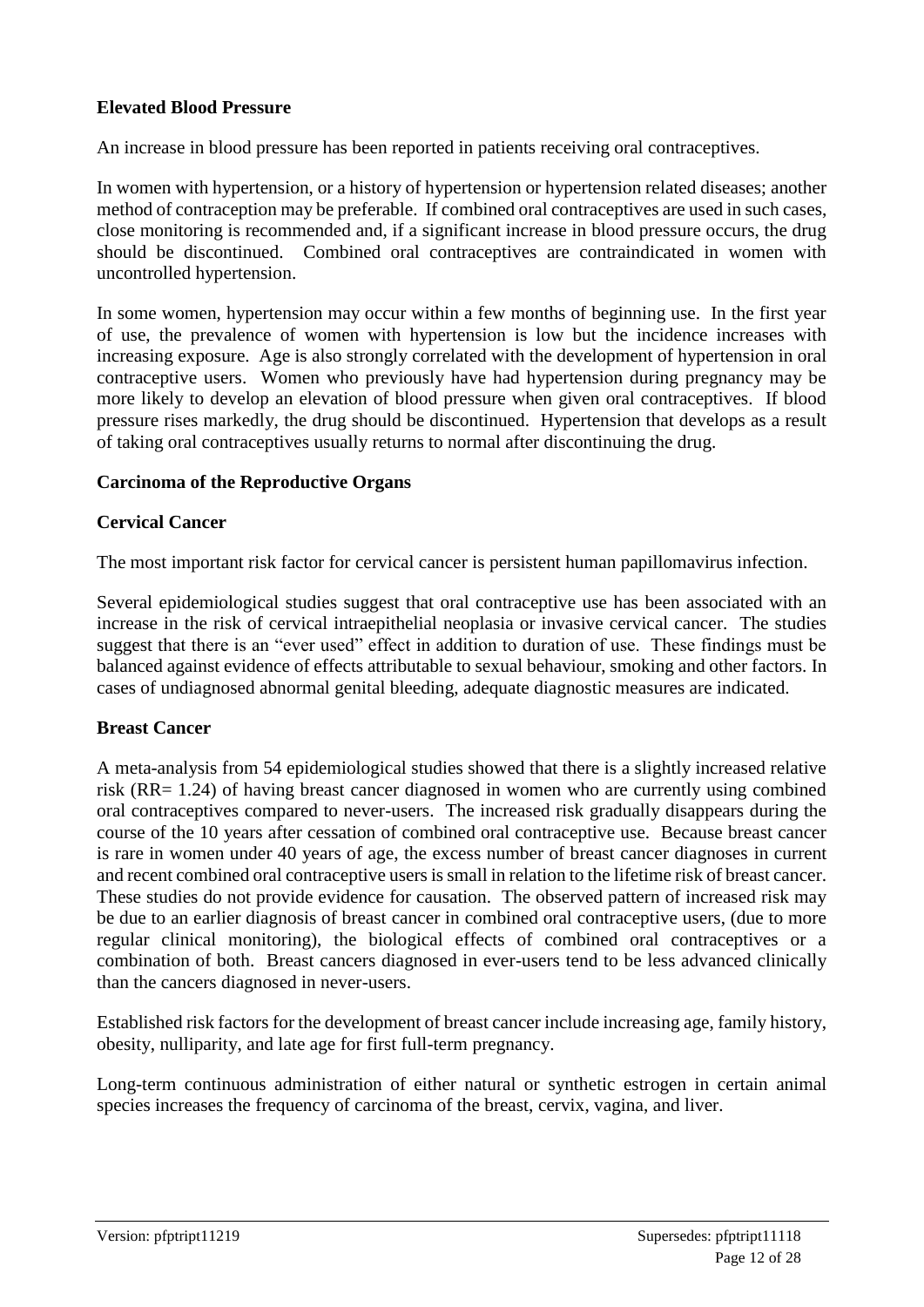In all cases of undiagnosed, persistent, or recurrent abnormal vaginal bleeding, appropriate diagnostic measures should be taken to eliminate the possibility of malignancy. Women with a strong family history of breast cancer or who have breast nodules, fibrocystic disease, or abnormal mammograms should be monitored with particular care.

### **Hepatic Neoplasia/Liver Disease/Hepatitis C**

In very rare cases hepatic adenomas, and extremely rare cases, hepatocellular carcinoma may be associated with combined oral contraceptive use. Hepatic adenomas may rupture and cause death through intra-abdominal haemorrhage. The risk appears to increase with duration of combined oral contraceptive use. Such lesions may present as an abdominal mass or with the signs and symptoms of an acute abdomen and should be considered if the patient has abdominal pain and tenderness or evidence of intra-abdominal bleeding.

Cholestatic jaundice has been reported in users of oral contraceptives. If this occurs, the drug should be discontinued. Women with a history of cholestasis during pregnancy or combined oral contraceptive-related cholestasis are more likely to have this condition with combined oral contraceptive use. If these patients receive a combined oral contraceptive they should be carefully monitored and, if the condition recurs, the combined oral contraceptive should be discontinued.

Hepatocellular injury has been reported with combined oral contraceptive use. Early identification of drug-related hepatocellular injury can decrease the severity of hepatotoxicity when the drug is discontinued. If hepatocellular injury is diagnosed, patients should stop their combined oral contraceptive use, use a non-hormonal form of contraception and consult their doctor.

Acute or chronic disturbances of liver function require the discontinuation of combined oral contraceptive use until liver function has returned to normal (see Section 4.3 - Contraindications).

Steroid hormones may be poorly metabolised in patients with impaired liver function and should be administered with caution to such patients.

### **Hepatitis C**

During clinical trials with patients treated for HCV infections with the medicinal products containing ombitasvir/paritaprevir/ritonavir and dasabuvir with or without ribavirin, transaminase (ALT) elevations higher than 5 times the upper limit of normal (ULN) occurred significantly more frequently in women using ethinylestradiol-containing medications such as COCs (see Section 4.3 - Contraindications and Section 4.5 - Interactions with Other Medicines and Other Forms of Interactions**)**.

### **Gallbladder Disease**

Studies report an increased risk of surgically confirmed gallbladder disease in users of estrogens and oral contraceptives. Combined oral contraceptives may worsen existing gallbladder disease and may accelerate the development of this disease in previously asymptomatic women.

### **Angioedema**

Exogenous estrogens may induce or exacerbate symptoms of angioedema, particularly in women with hereditary angioedema.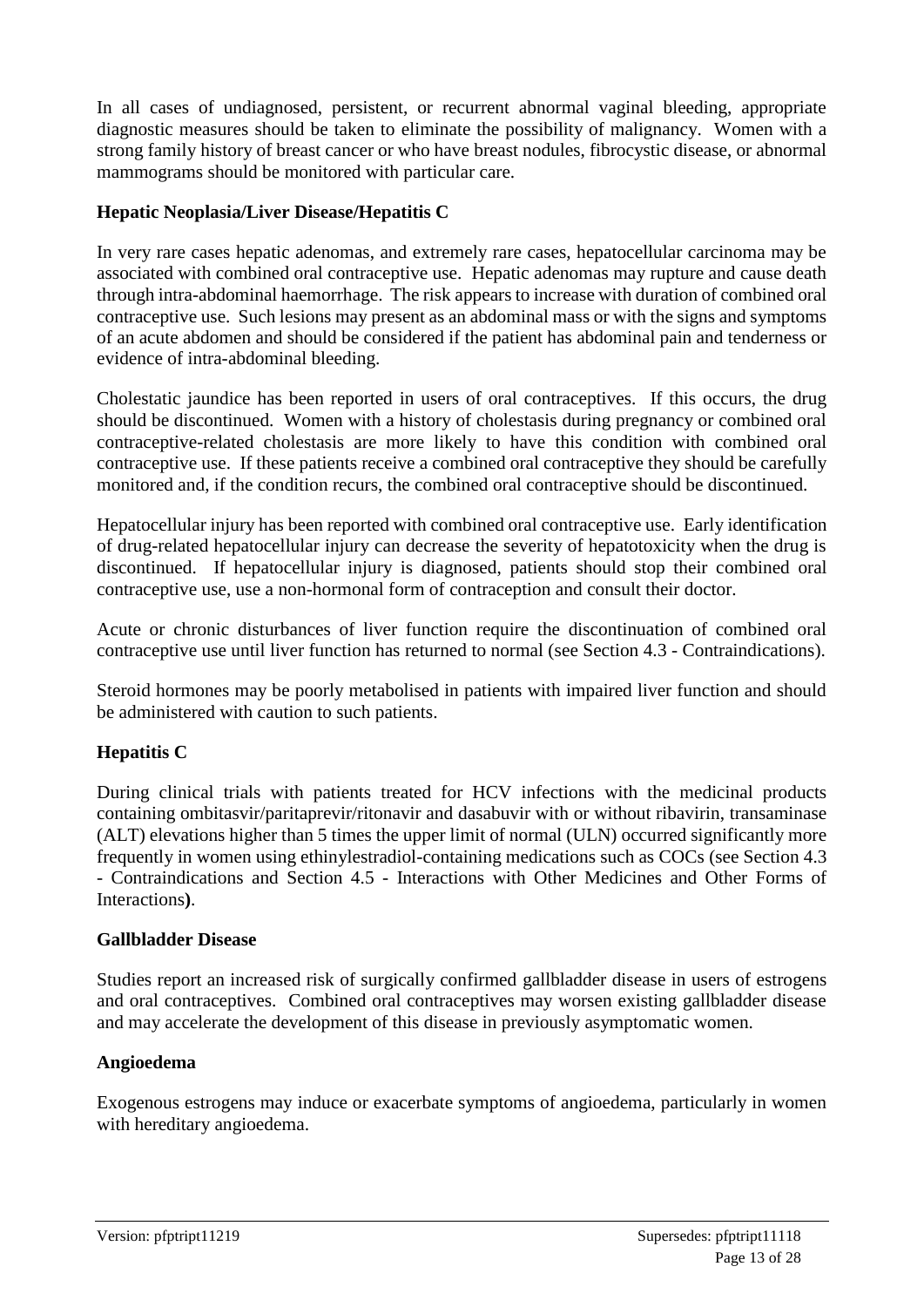### **Carbohydrate and Lipid Metabolic Effects**

Glucose intolerance has been reported in combined oral contraceptive users. Women with impaired glucose tolerance or diabetes mellitus who use combined oral contraceptives should be carefully monitored while receiving the drug.

A small proportion of women will have adverse lipid changes while taking oral contraceptives. Non-hormonal contraception should be considered in women with uncontrolled dyslipidaemias.

Persistent hypertriglyceridaemia may occur in a small proportion of combined oral contraceptive users. Elevations of plasma triglycerides in combined oral contraceptive users may lead to pancreatitis and other complications.

Estrogens increase serum high-density lipoproteins (HDL cholesterol), whereas a decline in serum HDL cholesterol has been reported with many progestational agents. Some progestins may elevate low-density lipoprotein (LDL) levels and may render the control of hyperlipidaemias more difficult. The net effect of a COC depends on the balance achieved between doses of estrogen and progestin and the nature and absolute amount of progestins used in the contraceptive. The amount of both hormones should be considered in the choice of a COC.

Women who are being treated for hyperlipidaemias should be followed closely if they elect to use combined oral contraceptives.

### **Genital Bleeding**

In some women withdrawal bleeding may not occur during the inactive-tablet interval. If TRIPHASIL has not been taken according to directions prior to the first missed withdrawal bleed, or if two consecutive withdrawal bleeds are missed, tablet taking should be discontinued and a nonhormonal back-up method of contraception should be used until the possibility of pregnancy is excluded.

Breakthrough bleeding, spotting and amenorrhoea are frequent reasons for patients discontinuing oral contraceptives. Breakthrough bleeding/spotting may occur in women taking TRIPHASIL, especially during the first three months of use. If this bleeding persists or recurs, as in all cases of irregular bleeding from the vagina, non-functional causes should be borne in mind. In undiagnosed persistent or recurrent abnormal bleeding from the vagina, appropriate diagnostic measures are indicated to rule out pregnancy, infection, malignancy or other conditions. If pathology has been excluded, continuation of TRIPHASIL or a change to another formulation may solve the problem. Changing to a regimen with a higher estrogen content, while potentially useful in minimising menstrual irregularity should be done only if necessary, since this may increase the risk of thromboembolic disease.

Women with a history of oligomenorrhoea or secondary amenorrhoea or young women without regular cycles may have a tendency to remain anovulatory or to become amenorrhoeic after discontinuation of oral contraceptives. Women with these pre-existing problems should be advised of this possibility and encouraged to use other methods of contraception. Post-use anovulation, possibly prolonged, may also occur in women without previous irregularities.

### **Depression**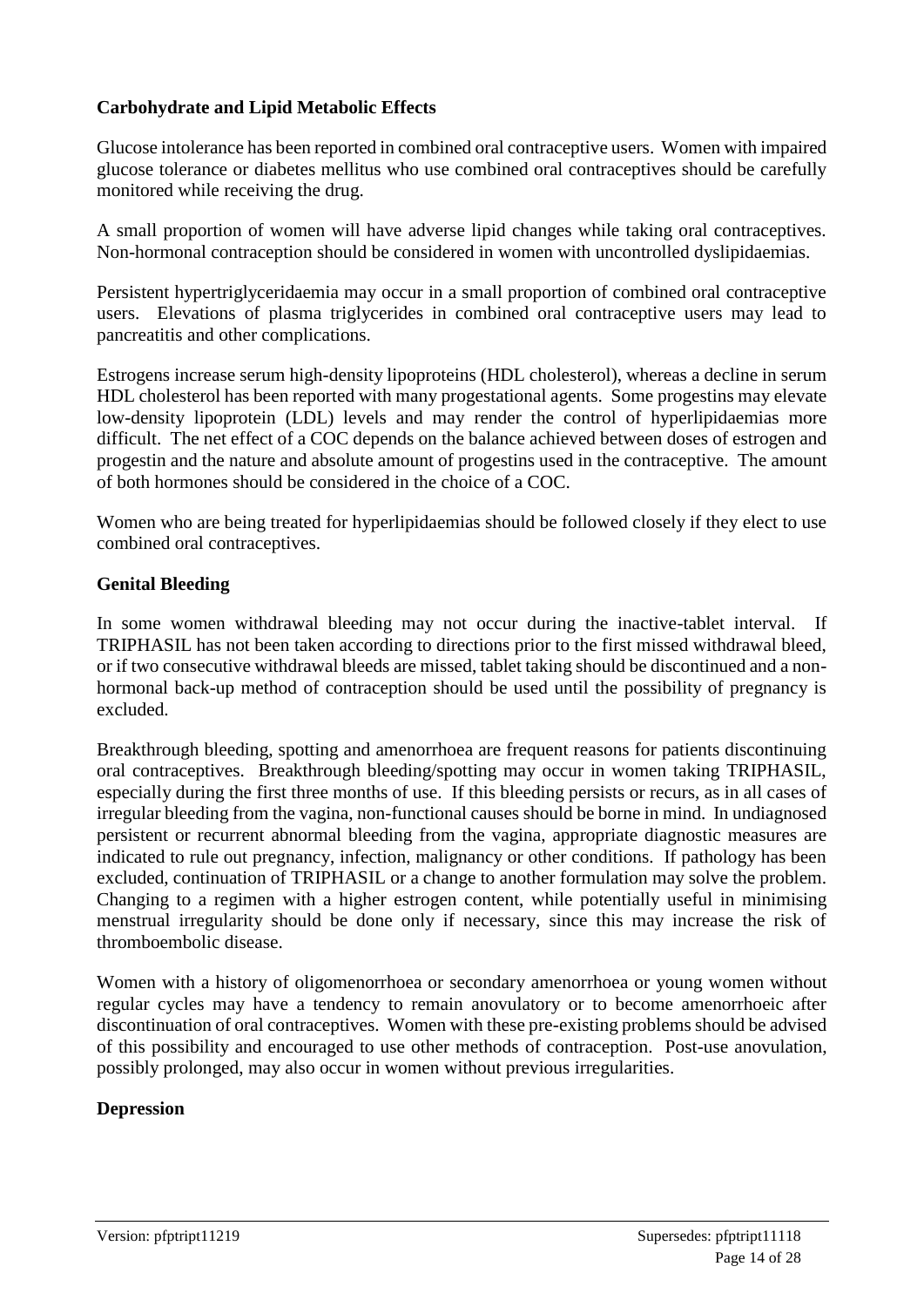Oral contraceptives may cause depression. Patients with a history of depression should be carefully observed and the drug discontinued if depression recurs to a serious degree. Patients becoming significantly depressed while taking oral contraceptives should stop the medication and use an alternative method of contraception in an attempt to determine whether the symptom is drugrelated.

### **Vomiting and/or Diarrhoea**

Diarrhoea and/or vomiting may reduce hormone absorption resulting in decreased serum concentrations (see Section 4.2 - Dose and Method of Administration).

### **Other**

Under the influence of estrogen-containing oral contraceptives, pre-existing uterine leiomyomata may increase in size.

These agents may cause some degree of fluid retention. Women with cardiac or renal dysfunction, convulsive disorders, migraine, or asthma require careful observation since these conditions may be exacerbated by the fluid retention which may occur in users of oral contraceptives.

Users of oral contraceptives may have disturbances in normal tryptophan metabolism, which may result in a relative pyridoxine deficiency. The clinical significance of this is yet to be determined.

Serum folate levels may be depressed by oral contraceptive use. Women who became pregnant shortly after discontinuing these drugs may have a greater chance of developing folate deficiency and its complications.

Patients should be counselled that this product does not protect against HIV infection (AIDS) or other sexually transmitted diseases.

### **Use in the Elderly**

Combined oral contraceptives are not indicated for use in postmenopausal women.

### **Paediatric Use**

Safety and efficacy of combined oral contraceptives have been established in women of reproductive age. Use of these products before menarche is not indicated.

### **Effects on Laboratory Tests**

Estrogen-containing preparations affect the following blood components, endocrine and liver function tests: -

- 1. Increased prothrombin and Factors VII, VIII, IX, and X; decreased antithrombin 3; increased noradrenaline-induced platelet aggregability;
- 2. Increased thyroid-binding globulin (TBG) leading to increased circulating total-thyroid hormone, as measured by protein-bound iodine (PBI), T4 by column, or T4 by radioimmunoassay. Free T3 resin uptake is decreased, reflecting the elevated TBG; free T4 concentration is unaltered;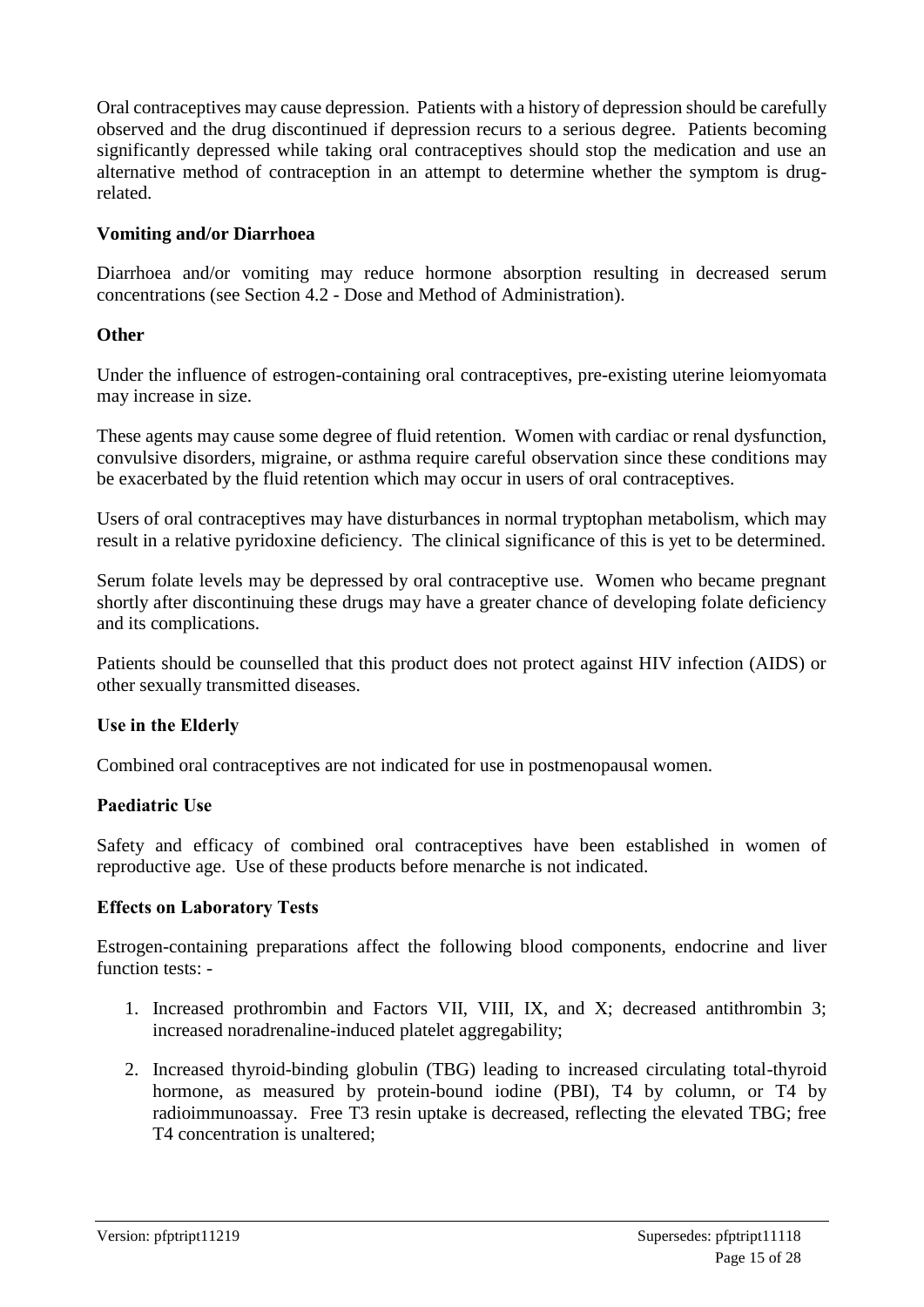- 3. Decreased pregnanediol excretion;
- 4. Reduced response to metyrapone test;
- 5. Increased sulphobromophthalein retention.

The results of these tests should not be regarded as reliable until oral contraceptives use has been discontinued for 1-2 months. Abnormal tests should then be repeated.

Oral contraceptives may produce false positive results when neutrophil alkaline phosphatase activity is evaluated for the early diagnosis of pregnancy.

### **4.5 Interactions with other medicines and other forms of interactions**

Interactions between ethinylestradiol and other substances may lead to decreased or increased ethinylestradiol concentrations, respectively.

Concomitant use with the medicinal products containing ombitasvir/paritaprevir/ritonavir and dasabuvir, with or without ribavirin may increase the risk of ALT elevations (see Section 4.3 - Contraindications and Section 4.4 - Special Warnings and Precautions for Use, **Hepatic Neoplasia/ Liver Disease/Hepatitis C**).

Therefore, COC users must switch to an alternative method of contraception (e.g., progestogenonly contraception or non-hormonal methods) prior to starting therapy with anti-viral HCV medicinal products such as ombitasvir, paritaprevir, ritonavir, dasabuvir. COCs can be restarted 2 weeks following completion of treatment with an anti-viral HCV medicinal product.

Decreased ethinylestradiol serum concentrations may cause an increased incidence of breakthrough bleeding and menstrual irregularities and may possibly reduce efficacy of the oral contraceptive.

Examples of substances that may decrease serum ethinylestradiol concentrations include:

- Any substance that reduces gastrointestinal transit time and, therefore, ethinylestradiol absorption.
- Substances that induce hepatic microsomal enzymes, such as rifampicin, phenylbutazone, phenytoin, primidone, rifabutin, dexamethasone, griseofulvin, topiramate, some protease inhibitors, modafinil, ritonavir and barbiturates.
- St. John's wort (*Hypericum perforatum*) may induce hepatic microsomal enzymes, which theoretically may result in reduced efficacy of oral contraceptives. This may also result in breakthrough bleeding.

During concomitant use of TRIPHASIL and substances that may lead to decreased ethinylestradiol serum concentrations, it is recommended that a non-hormonal back-up method of contraception (other than the rhythm or temperature methods) be used in addition to the regular intake of TRIPHASIL. In the case of prolonged use of such substances combined oral contraceptives should not be considered the primary contraceptive.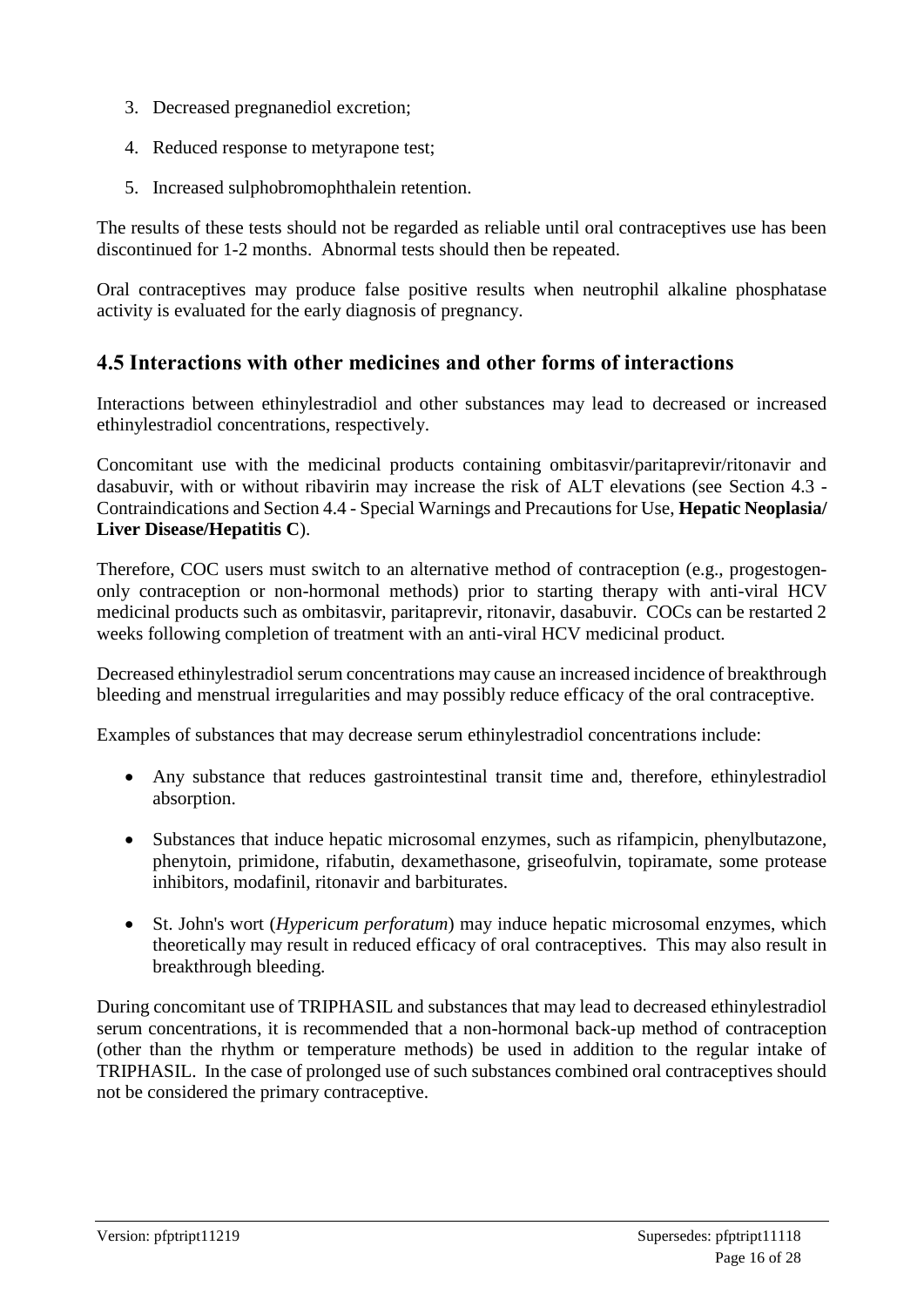After discontinuation of substances that may lead to decreased ethinylestradiol serum concentrations, use of a non-hormonal back-up method of contraception is recommended for at least 7 days.

Longer use of a non-hormonal back-up method, a minimum of 4 weeks, is advisable after discontinuation of substances such as rifampicin that have led to induction of hepatic microsomal enzymes, resulting in decreased ethinylestradiol serum concentrations. It may sometimes take several weeks until enzyme induction has completely subsided, depending on dosage, duration of use and rate of elimination of the inducing substance.

Increased intermenstrual bleeding and occasional pregnancies have been reported during concomitant administration of oral contraceptives and certain antibiotics (e.g. ampicillin, phenoxymethyl penicillin, and other penicillins, sulphamethoxypyridazine, chloramphenicol, nitrofurantoin, tetracyclines and neomycin). The mechanism appears to be reduced enterohepatic circulation of sex steroids due to change in bowel flora. It may be prudent for women to use supplemental forms of contraception during therapy with these antibiotics.

Examples of substances that may increase ethinylestradiol concentrations include:

- Atorvastatin.
- Competitive inhibitors for sulphation in the gastrointestinal wall, such as ascorbic acid (vitamin C) and paracetamol.
- Substances that inhibit cytochrome P4503A4 isoenzymes such as indinavir and fluconazole.

Oral contraceptives have been reported to antagonise the effectiveness of antihypertensive agents, anticonvulsants, oral anticoagulants, and hypoglycaemic agents. Patients should be carefully monitored for a decreased response to these drugs.

Ethinylestradiol may interfere with the metabolism of other drugs by inhibiting hepatic microsomal enzymes, or by inducing hepatic drug conjugation, particularly glucuronidation. Accordingly, plasma and tissue concentrations may either be increased (e.g. cyclosporin, theophylline, corticosteroids) or decreased (e.g., lamotrigine).

Oral contraceptives may alter the effectiveness of other drugs such as phenothiazines, betaadrenergic antagonists, tricyclic antidepressants and caffeine by either potentiating/enhancing their pharmacological effects or by decreasing their clearance.

Oral contraceptives may interfere with the oxidative metabolism of diazepam and chlordiazepoxide, resulting in plasma accumulation of the parent compound. Patients receiving these benzodiazepines on a long-term basis should be monitored for increased sedative effects.

The effects of benzodiazepines on oral contraceptive metabolism have not been determined.

The prescribing information of concomitant medications should be consulted to identify potential interactions.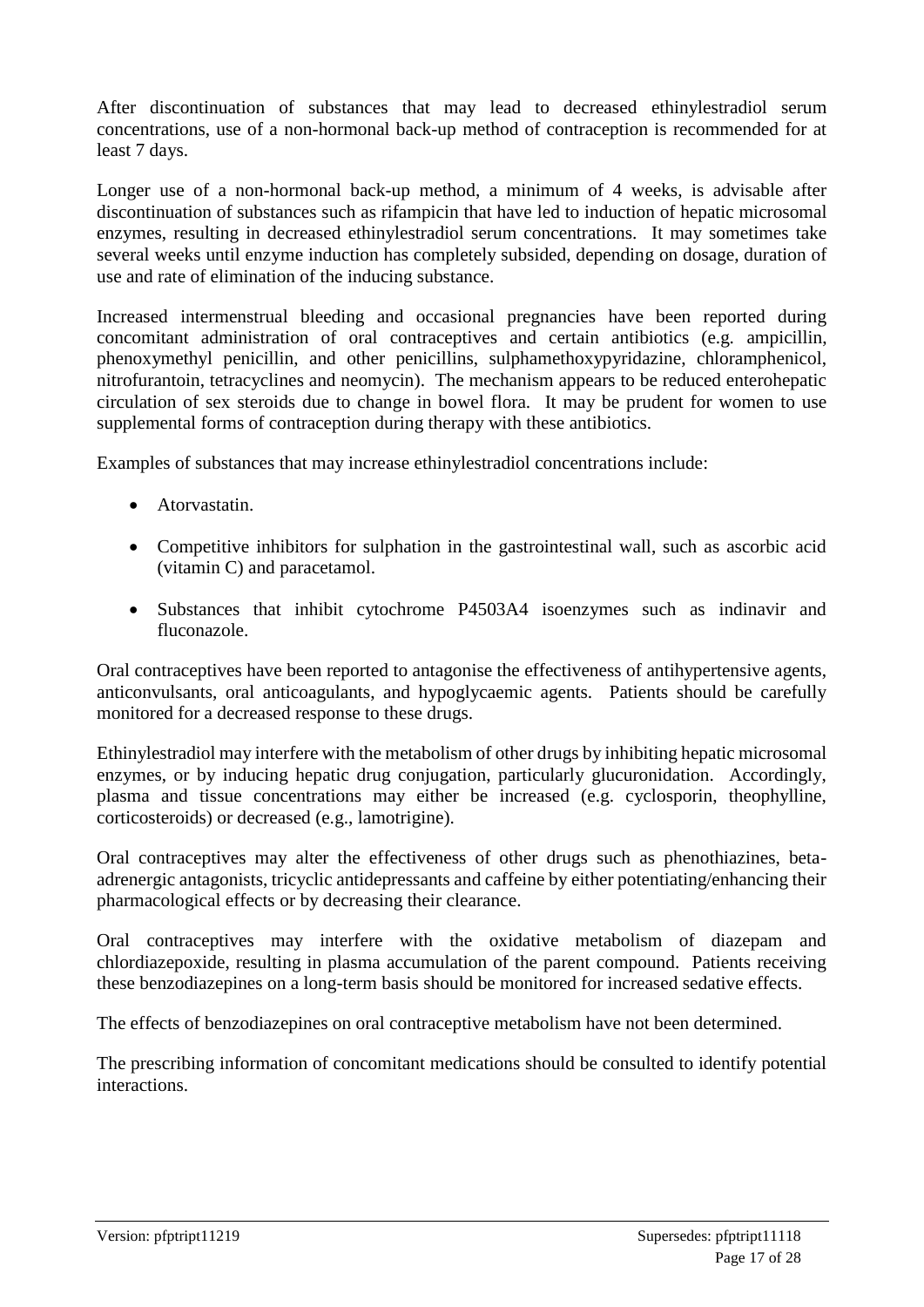# **4.6 Fertility, pregnancy and lactation**

### **Effects on Fertility**

No data available.

### **Use in Pregnancy (During or Immediately Preceding Pregnancy)**

### **Category B3**

Pregnancy must be excluded before starting TRIPHASIL. If pregnancy occurs during use of TRIPHASIL, the preparation must be withdrawn immediately.

Oral contraceptives have not been shown to have any deleterious effects on the fetus or to increase the incidence of miscarriage in women who discontinue their use prior to conception. However, in women who discontinue oral contraceptives with the intent of becoming pregnant, a nonhormonal method of contraception is recommended for three months before attempting to conceive.

Animal studies have shown that high doses of progestogens can cause masculinisation of the female fetus. The results of these experiments in animals do not seem to be relevant to humans because of the low doses used in oral contraceptives.

Studies do not suggest a teratogenic effect when oral contraceptives are taken inadvertently during early pregnancy.

Female sex hormones have been used during pregnancy in an attempt to treat threatened or habitual abortion. There is considerable evidence that estrogens are ineffective for these indications, and there is no evidence from well-controlled studies that progestogens are effective for these uses.

The administration of progestogen-only or estrogen-progestogen combinations to induce withdrawal bleeding should not be used as a test for pregnancy.

Ectopic as well as intrauterine pregnancy may occur in contraceptive failures.

The increased risk of VTE during the postpartum period (recent delivery or second trimester abortion) should be considered when re-starting TRIPHASIL.

### **Use in Lactation**

Estrogen-containing oral contraceptives given in the postpartum period may interfere with lactation. There may be a decrease in the quantity and a change in the composition of the breast milk. Furthermore, small amounts of contraceptive steroids and/or metabolites of such oral contraceptives have been identified in the milk of mothers receiving them. A few adverse effects on the child have been reported, including jaundice and breast enlargement. The use of estrogencontaining oral contraceptives should be deferred until the infant has been completely weaned.

### **4.7 Effect on ability to drive and use machines**

The effects of this medicine on a person's ability to drive and use machines were not assessed as part of its registration.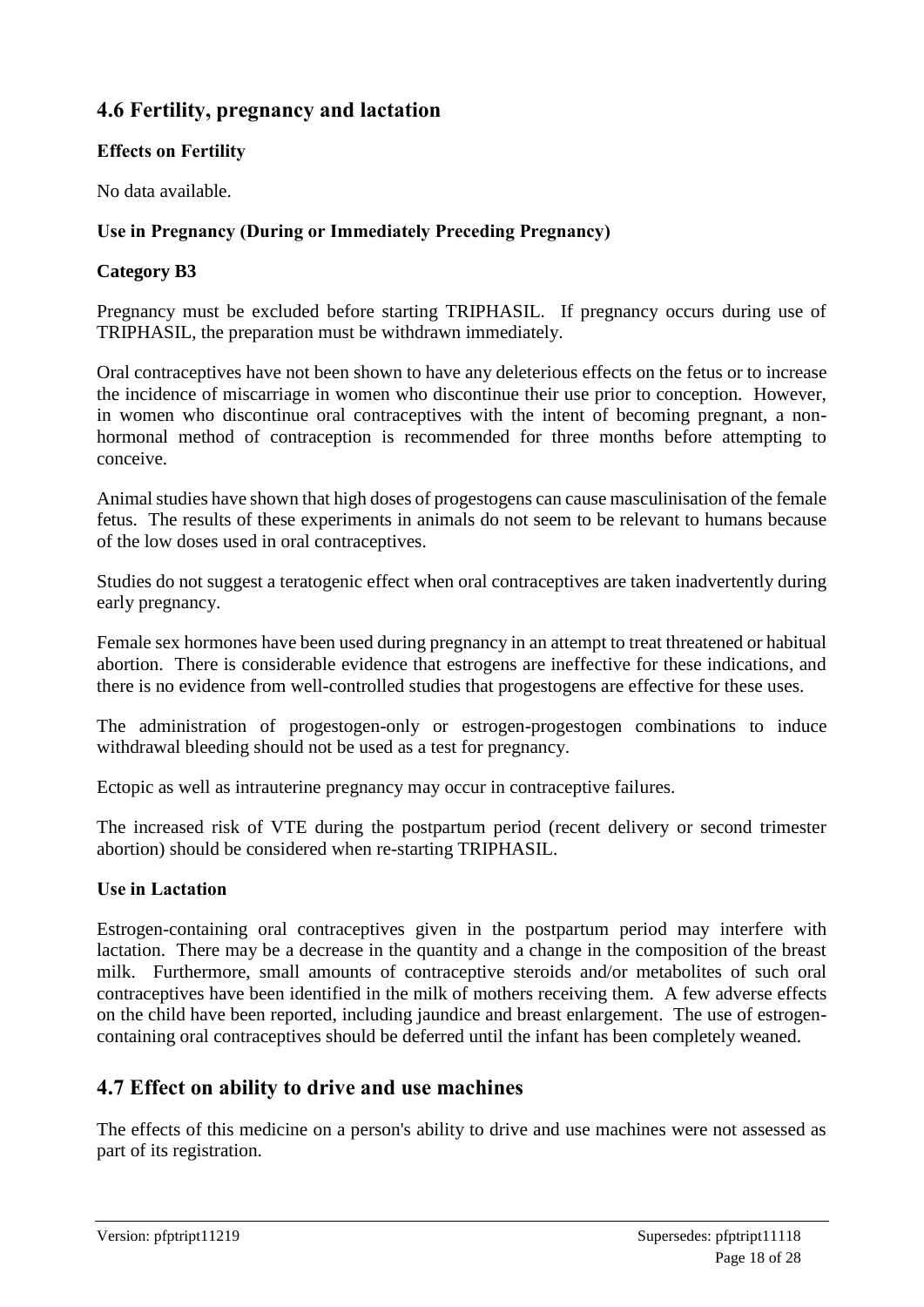### **4.8 Adverse effects (undesirable effects)**

For the most serious adverse reactions associated with the use of oral contraceptives see Section 4.3 - Contraindications and Section 4.4 - Special Warnings and Precautions for Use.

Adverse reactions are listed in the Table per CIOMS frequency categories:

| Very common: | $\geq 10\%$          |
|--------------|----------------------|
| Common:      | $≥1\%$ and <10\%     |
| Uncommon:    | $≥0.1\%$ and <1%     |
| Rare:        | $≥0.01\%$ and <0.1\% |
| Very rare:   | $<0.01\%$ .          |

Use of combined oral contraceptives has been associated with an increased risk of the following:

- \* Arterial and venous thrombotic and thromboembolic events, including myocardial infarction, stroke, transient ischaemic attack, venous thrombosis and pulmonary embolism.
- \* Cervical intraepithelial neoplasia and cervical cancer
- \* Breast cancer diagnosis
- Benign hepatic tumours (e.g. focal nodular hyperplasia, hepatic adenomas).

The following have been reported and are believed to be drug related:

**System Organ Class** Adverse Reaction

*Infections and Infestations* Common Vaginitis, including candidiasis

| Neoplasms benign, malignant,<br>unspecified<br><b>Very Rare</b> |  | and |                                                                                                                                                                  |
|-----------------------------------------------------------------|--|-----|------------------------------------------------------------------------------------------------------------------------------------------------------------------|
|                                                                 |  |     | Hepatic adenomas; hepatocellular carcinomas                                                                                                                      |
| <b>Immune System Disorders</b>                                  |  |     |                                                                                                                                                                  |
| Rare                                                            |  |     | Anaphylactic/anaphylactoid reactions, including<br>very rare cases of urticaria, angioedema and<br>severe reactions with respiratory and circulatory<br>symptoms |
|                                                                 |  |     | Exacerbation of systemic lupus erythematosus                                                                                                                     |

Very Rare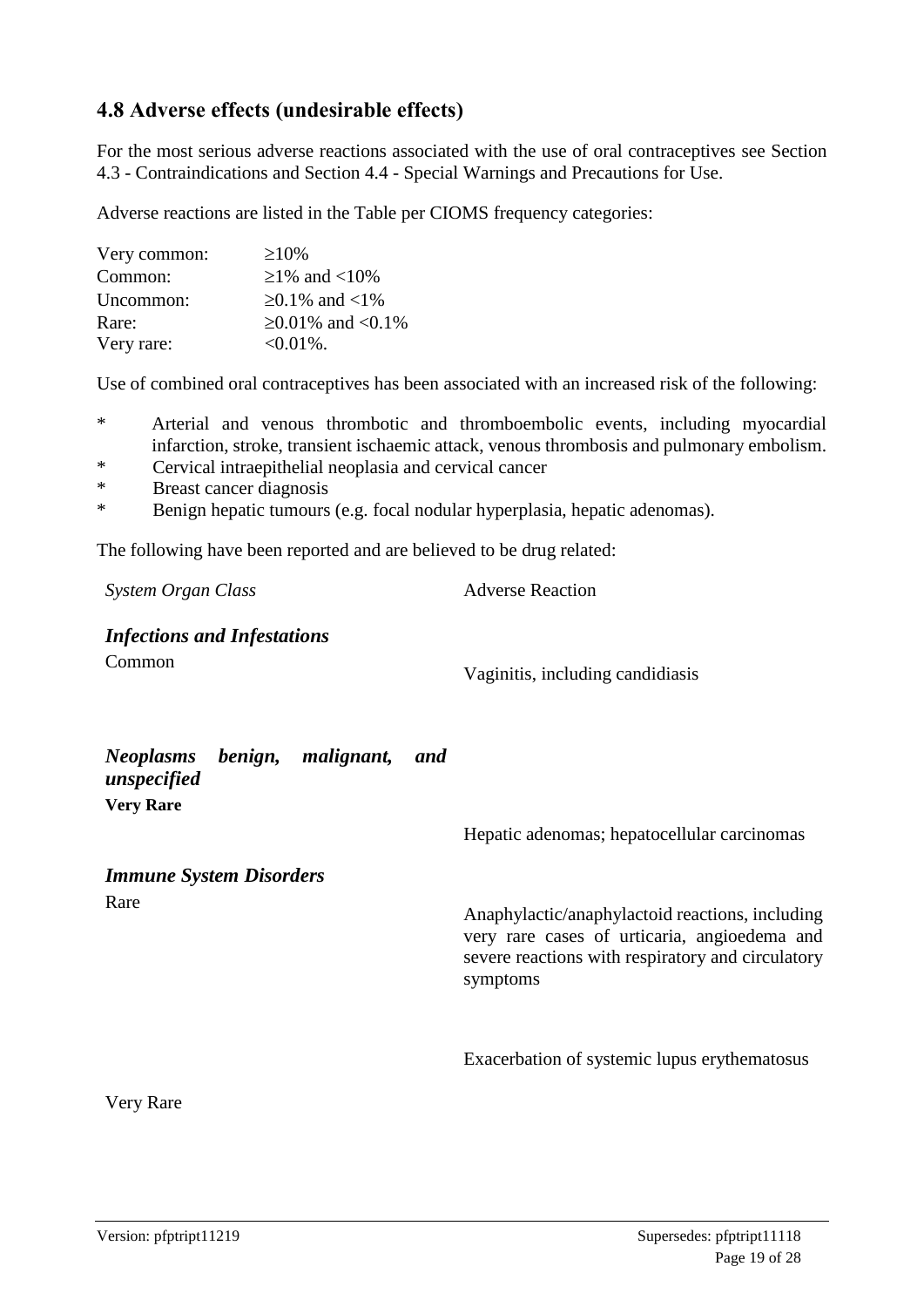| System Organ Class                                    | <b>Adverse Reaction</b>                                  |
|-------------------------------------------------------|----------------------------------------------------------|
| <b>Metabolism and Nutrition Disorders</b><br>Uncommon | Changes in appetite (increase or decrease)               |
| Rare                                                  | Glucose intolerance                                      |
| Very Rare                                             | Exacerbation of porphyria                                |
|                                                       |                                                          |
| <b>Psychiatric Disorders</b><br>Common                | Mood changes, including depression; changes in<br>libido |
| <b>Nervous System Disorders</b>                       |                                                          |
| Very Common                                           | Headache, including migraines                            |
| Common                                                | Nervousness; dizziness                                   |
| Very Rare                                             | Exacerbation of chorea                                   |
|                                                       |                                                          |
| <b>Eye Disorders</b><br>Rare                          | Intolerance to contact lenses                            |
| Very Rare                                             | Optic neuritis*; retinal vascular thrombosis             |
| <b>Vascular Disorders</b><br>Very Rare                | Aggravation of varicose veins                            |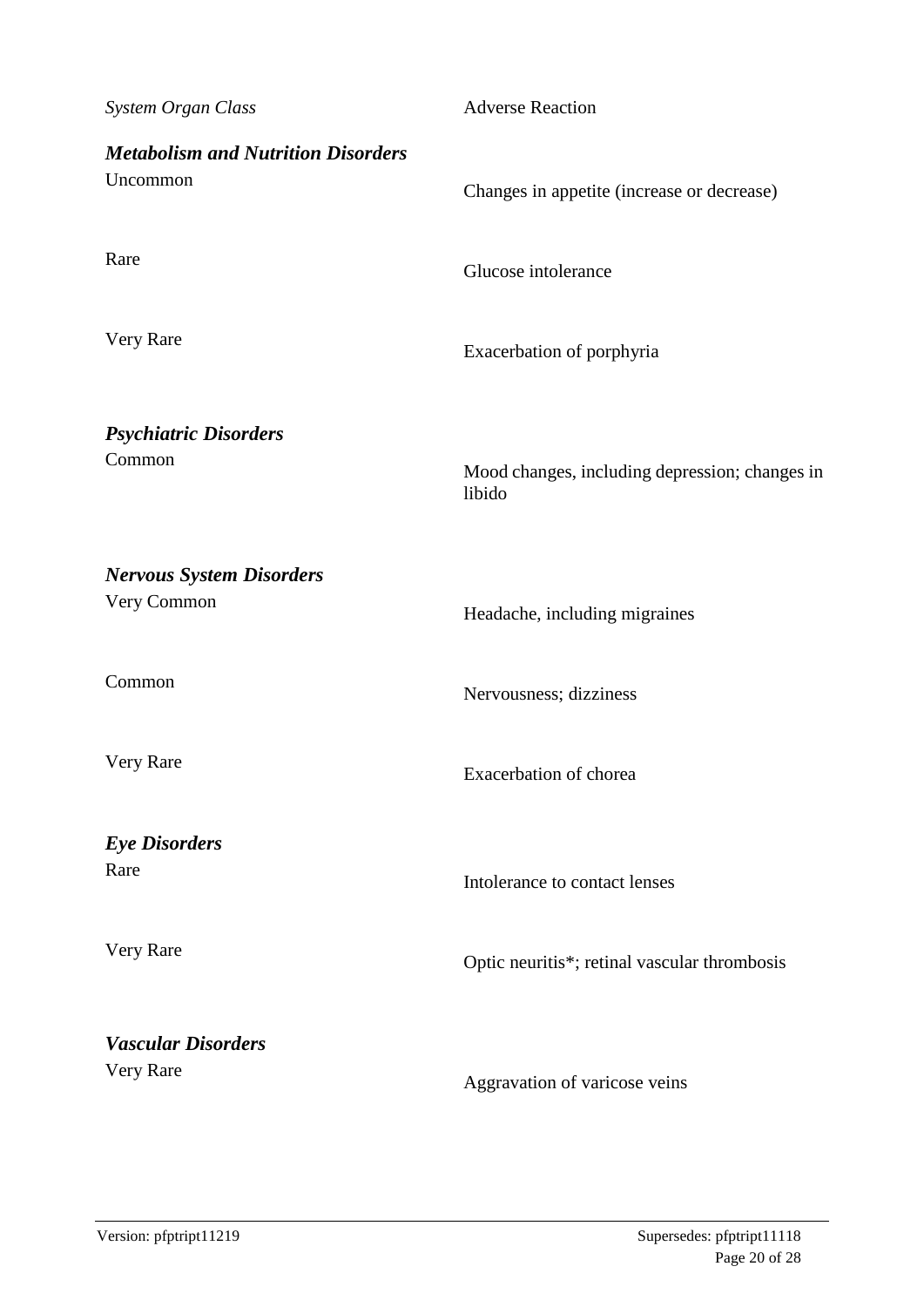| System Organ Class                      | <b>Adverse Reaction</b>                                              |
|-----------------------------------------|----------------------------------------------------------------------|
| <b>Gastrointestinal Disorders</b>       |                                                                      |
| Common                                  | Nausea; vomiting; abdominal pain                                     |
| Uncommon                                | Abdominal cramps; bloating                                           |
|                                         |                                                                      |
| Very Rare                               | Pancreatitis; ischaemic colitis                                      |
| Unknown                                 |                                                                      |
|                                         | Inflammatory bowel disease (Crohn's disease,<br>ulcerative colitis)  |
|                                         |                                                                      |
| <b>Hepato-biliary Disorders</b><br>Rare | Cholestatic jaundice                                                 |
|                                         |                                                                      |
| Very Rare                               | Gallbladder disease, including gallstones**                          |
| Unknown                                 |                                                                      |
|                                         | Hepatocellular injury (e.g. hepatitis, hepatic<br>function abnormal) |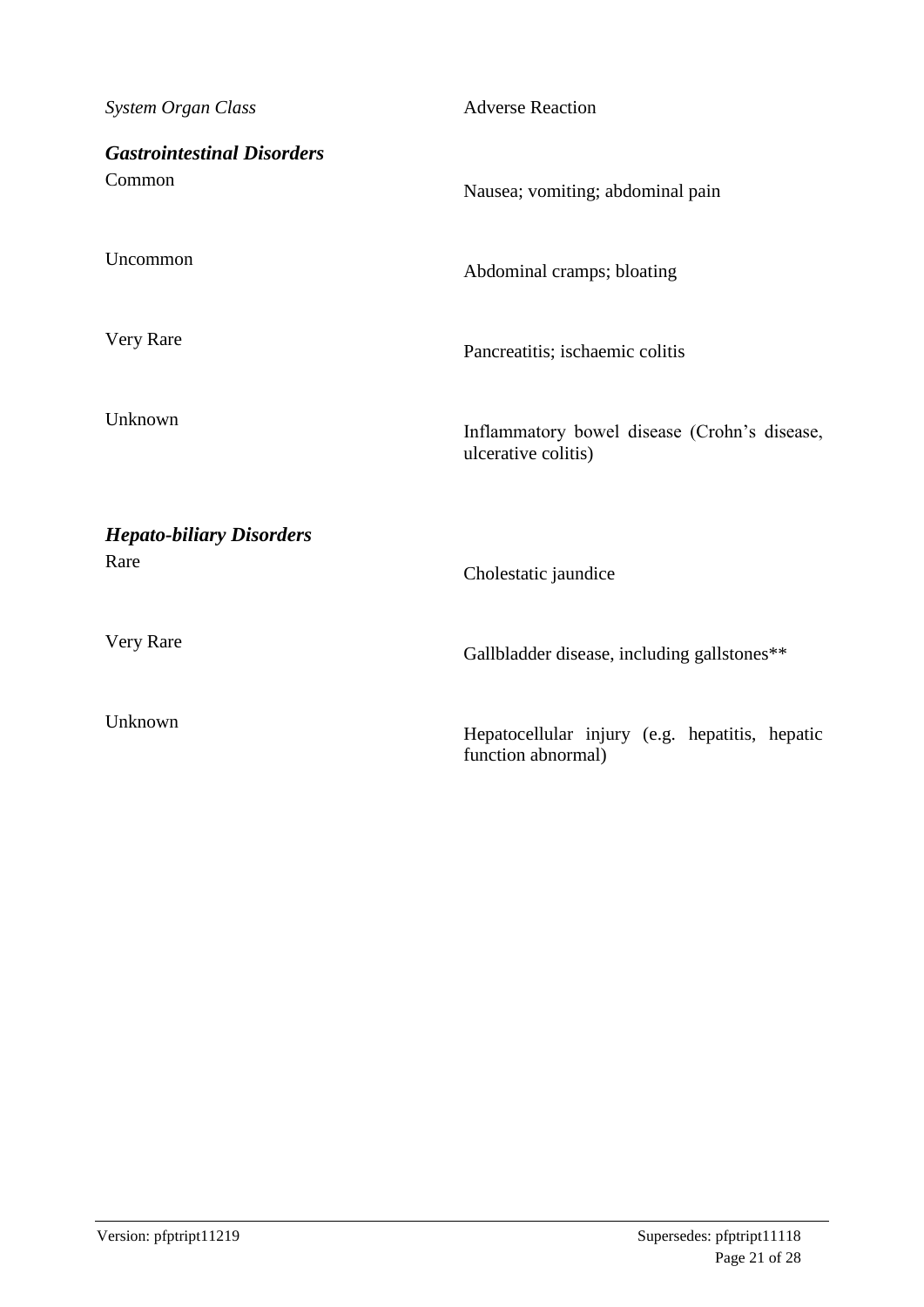| System Organ Class                                                           | <b>Adverse Reaction</b>                                                                                                                                    |
|------------------------------------------------------------------------------|------------------------------------------------------------------------------------------------------------------------------------------------------------|
| <b>Skin and Subcutaneous Tissue Disorders</b>                                |                                                                                                                                                            |
| Common                                                                       | Acne                                                                                                                                                       |
| Uncommon                                                                     | Rash (allergic); chloasma (melasma), which may<br>persist; hirsutism; alopecia                                                                             |
| Rare                                                                         | Erythema nodosum                                                                                                                                           |
| Very Rare                                                                    | Erythema multiforme                                                                                                                                        |
| <b>Renal and Urinary Disorders</b><br>Very Rare                              | Haemolytic uraemic syndrome                                                                                                                                |
| <b>Reproductive System and Breast Disorders</b><br>Very Common               | Metrorrhagia (Breakthrough bleeding/spotting)                                                                                                              |
| Common                                                                       | Breast pain, tenderness, enlargement, secretion;<br>dysmenorrhoea; change in menstrual flow;<br>change in cervical ectropion and secretion;<br>amenorrhoea |
| <b>General Disorders and Administration Site Conditions</b><br><b>Common</b> | Fluid retention/oedema                                                                                                                                     |
| <b>Investigations</b><br>Common                                              | Changes in weight (increase or decrease)                                                                                                                   |
| Uncommon                                                                     |                                                                                                                                                            |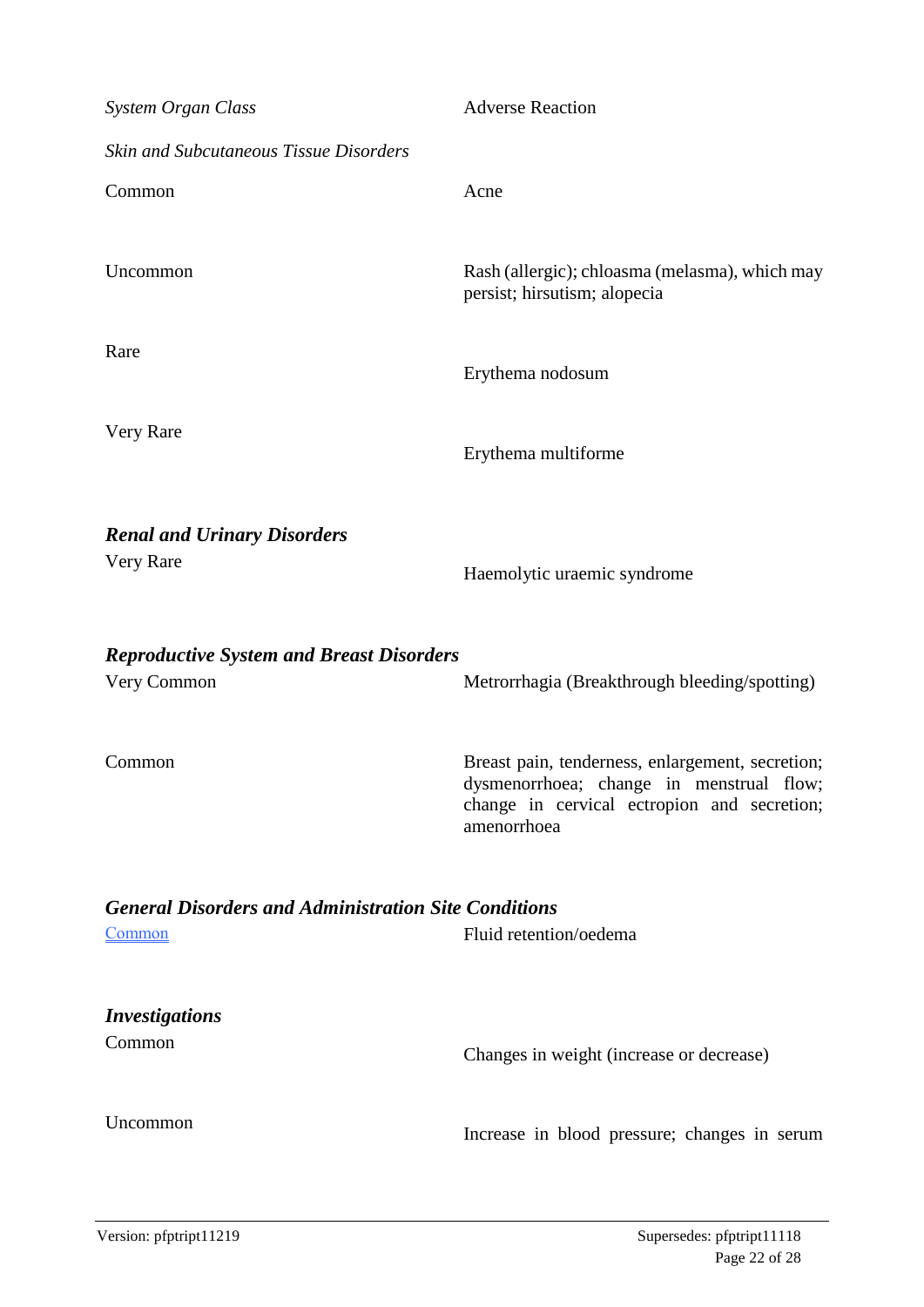**System Organ Class** Adverse Reaction

lipid levels, including hypertriglyceridaemia

Rare

Decrease in serum folate levels.\*\*\*

\* Optic neuritis may lead to partial or complete loss of vision

\*\* Combined oral contraceptives may worsen existing gallbladder disease and may accelerate the development of this disease in previously asymptomatic women.

\*\*\* Serum folate levels may be depressed by combined oral contraceptive therapy. This may be of clinical significance if the woman becomes pregnant shortly after discontinuing combined oral contraceptives.

The following adverse reactions have been reported in users of oral contraceptives, but the association has been neither confirmed nor refuted:

Change in corneal curvature (steepening), premenstrual-like syndrome, cataracts, cystitis-like syndrome, haemorrhagic eruption, Budd-Chiari Syndrome, megaloblastic anaemia.

### **Reporting Suspected Adverse Effects**

Reporting suspected adverse reactions after registration of the medicinal product is important. It allows continued monitoring of the benefit-risk balance of the medicinal product. Healthcare professionals are asked to report any suspected adverse reactions at [www.tga.gov.au/reporting](http://www.tga.gov.au/reporting-problems)[problems.](http://www.tga.gov.au/reporting-problems)

### **4.9 Overdose**

#### **Signs and Symptoms**

Symptoms of oral contraceptive overdose in adults and children may include nausea, vomiting, breast tenderness, dizziness, abdominal pain, drowsiness/fatigue; withdrawal bleeding may occur in females.

#### **Recommended Treatment**

There is no specific antidote and further treatment of overdose, if necessary, is directed to the symptoms.

For information on the management of overdose, contact the Poisons Information Centre on 13 11 26 (Australia).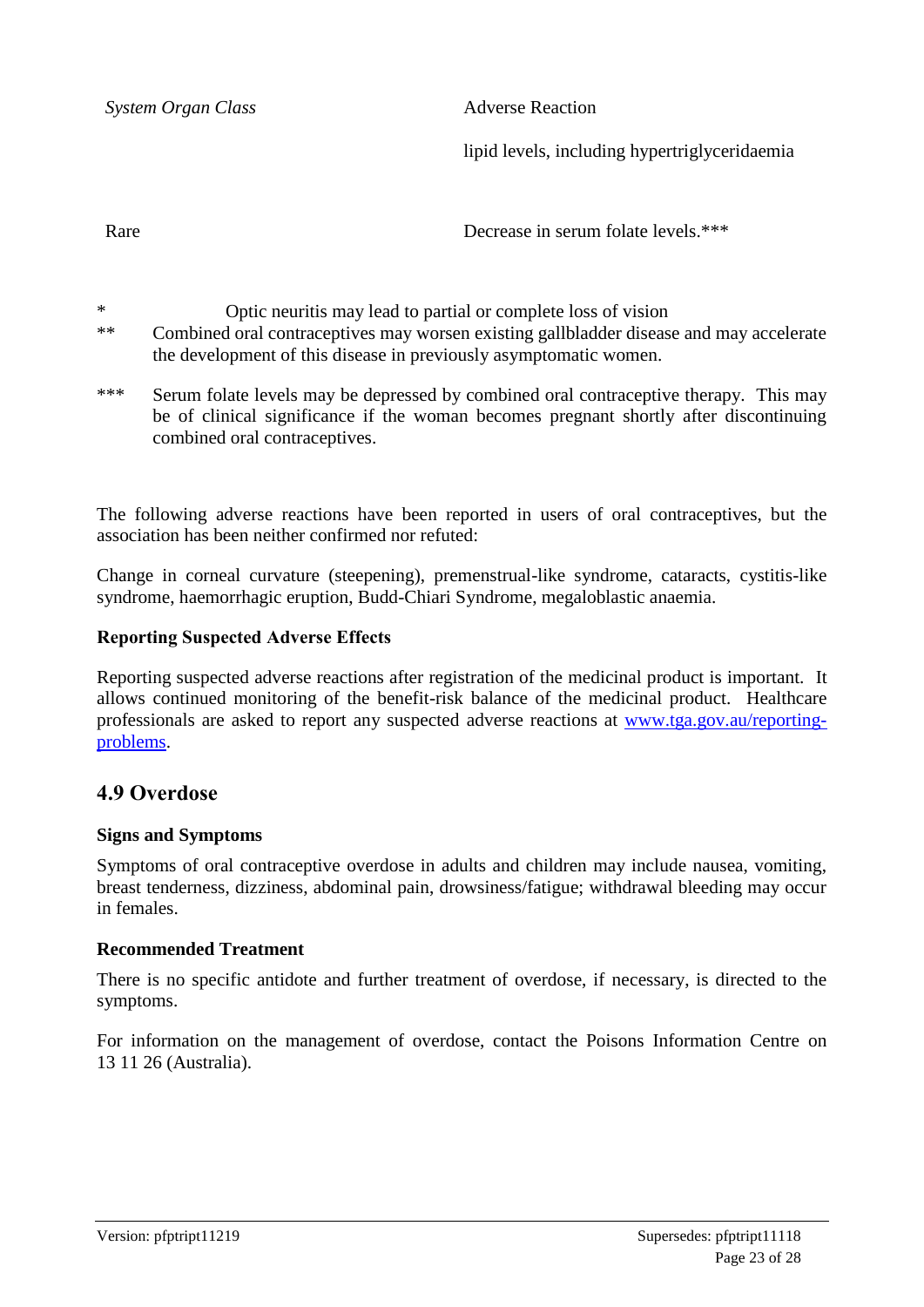# **5. PHARMACOLOGICAL PROPERTIES**

### **5.1 Pharmacodynamic properties**

### **Mechanism of Action**

The hormonal components of TRIPHASIL inhibit ovulation by suppressing gonadotropin release. Secondary mechanisms, which may contribute to the effectiveness of TRIPHASIL as a contraceptive, include changes in the cervical mucus (which increase the difficulty of sperm penetration) and changes in the endometrium (which reduce the likelihood of implantation).

### **Clinical Trials**

No data available.

### **5.2 Pharmacokinetic properties**

### **Absorption**

Ethinylestradiol and levonorgestrel are rapidly and almost completely absorbed from the gastrointestinal tract.

### **Distribution**

Levonorgestrel is extensively plasma protein bound both to sex hormone binding globulin (SHBG) and albumin. Ethinylestradiol, however, is bound in plasma only to albumin and enhances the binding capacity of SHBG. Following oral administration, peak plasma levels of each drug occur within 1 to 4 hours.

### **Metabolism**

Ethinylestradiol is subject to considerable first-pass metabolism with a mean bioavailability of 40- 45%. Levonorgestrel does not undergo first-pass metabolism and is therefore completely bioavailable.

### **Excretion**

The elimination half-life for ethinylestradiol is approximately 25 hours. It is primarily metabolised by aromatic hydroxylation but a wide variety of hydroxylated and methylated metabolites are formed, and these are present both free and as conjugates with glucuronide and sulphate. Conjugated ethinylestradiol is excreted in bile and subject to enterohepatic recirculation. About 40% of the drug is excreted in the urine and 60% is eliminated in the faeces.

The elimination half-life for levonorgestrel is approximately 24 hours. The drug is primarily metabolised by reduction of the A ring followed by glucuronidation. About 60% of levonorgestrel is excreted in the urine and 40% is eliminated in the faeces.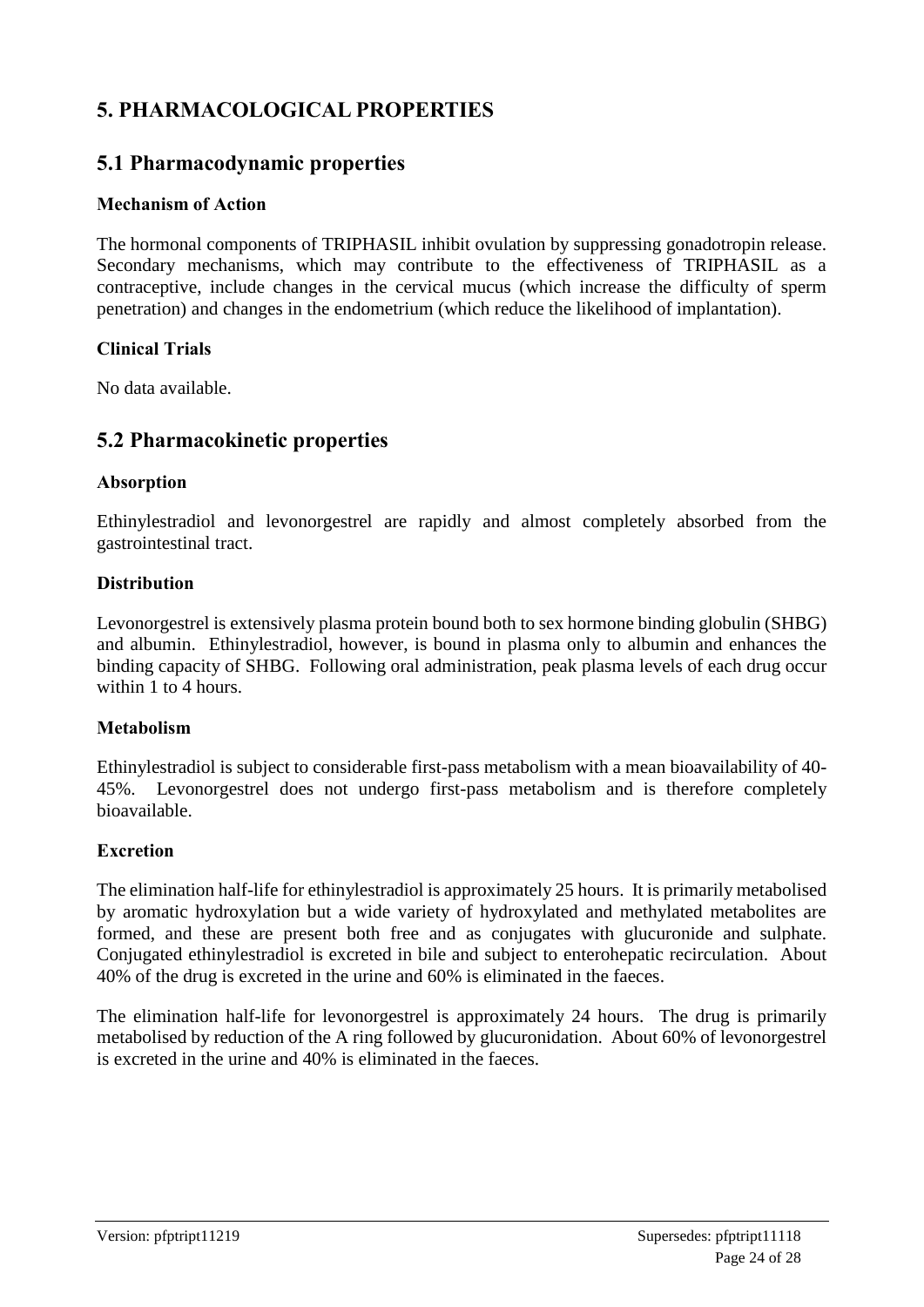# **5.3 Preclinical safety data**

### **Genotoxicity**

No data available.

### **Carcinogenicity**

No data available.

# **6. PHARMACEUTICAL PARTICULARS**

# **6.1 List of excipients**

The brown, white, yellow and red tablets contain the following excipients: Calcium carbonate Glycol montanate Macrogol 6000 Magnesium stearate Sucrose Maize starch Povidone Purified talc Lactose monohydrate

The brown tablets also contain the following excipients: Glycerol Iron oxide yellow Iron oxide red Titanium dioxide

The yellow tablets also contain the following excipients: Glycerol Iron oxide yellow Titanium dioxide

The red tablets also contain the following excipients: Erythrosine Brilliant scarlet 4R

# **6.2 Incompatibilities**

Incompatibilities were either not assessed or not identified as part of the registration of this medicine.

# **6.3 Shelf life**

In Australia, information on the shelf life can be found on the public summary of the Australian Register of Therapeutic Goods (ARTG). The expiry date can be found on the packaging.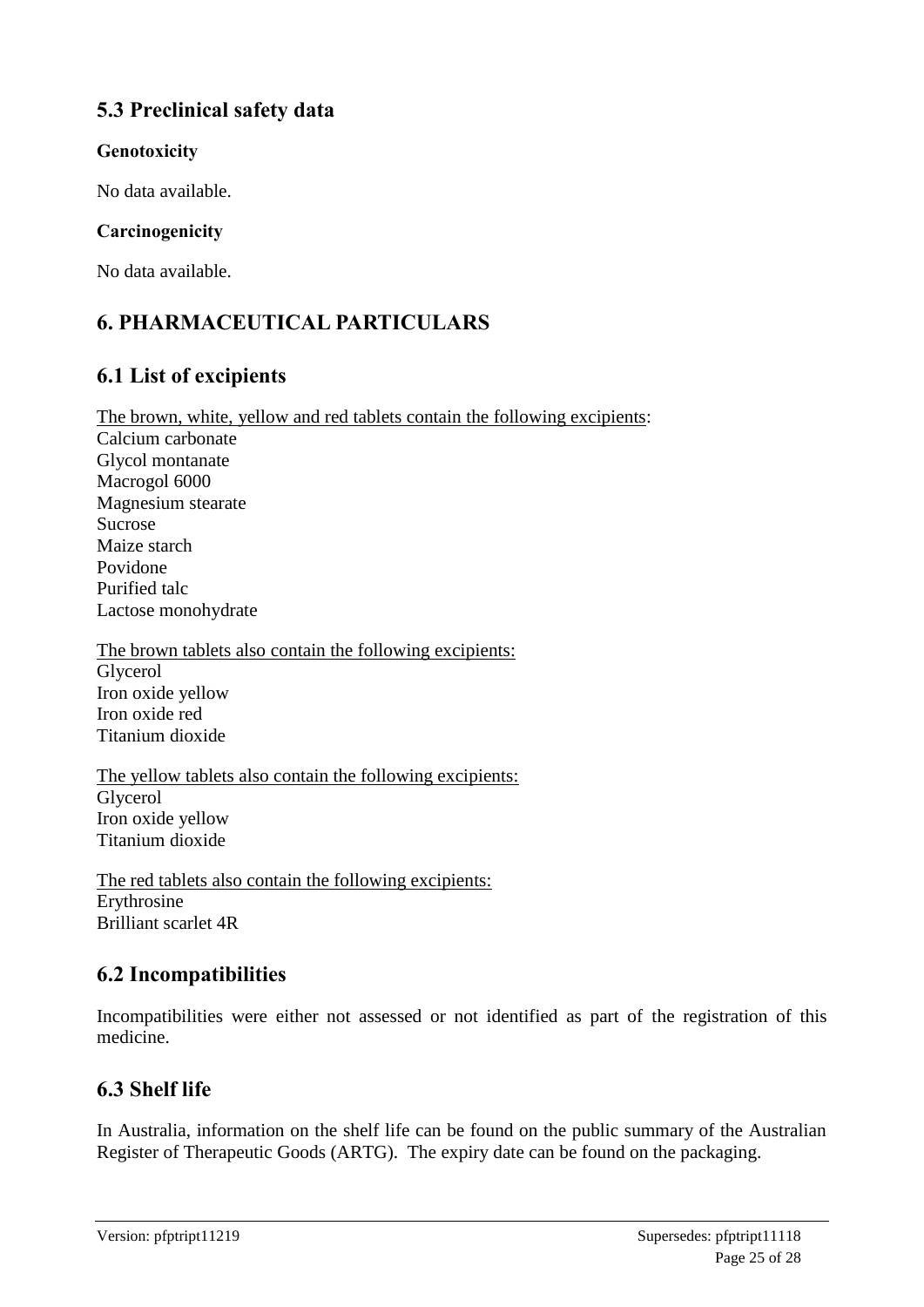# **6.4 Special precautions for storage**

Store below 25°C.

# **6.5 Nature and contents of container**

TRIPHASIL tablets are presented in PVC/aluminium blister. The blistered product is placed in an aluminium pouch with a silica gel desiccant.

One month pack containing one blister.

Four month pack containing four blisters.

# **6.6 Special precautions for disposal**

In Australia, any unused medicine or waste material should be disposed of by taking to your local pharmacy.

# **6.7 Physicochemical properties**

### **Chemical structure**

Ethinylestradiol



| <b>Chemical Formula:</b> | $C_{20}H_{24}O_2$ |
|--------------------------|-------------------|
| Molecular Weight:        | 296.41            |
| <b>Melting Point:</b>    | $181 - 185$ °C    |

Chemical name:  $19$ -nor- $17\alpha$ -pregna-1,3,5(10)-trien-20-yne-3,17-diol

Ethinylestradiol is a white to creamy white, odourless, crystalline powder. It is insoluble in water and soluble in alcohol, chloroform, ether, vegetable oils, and aqueous solutions of alkali hydroxides.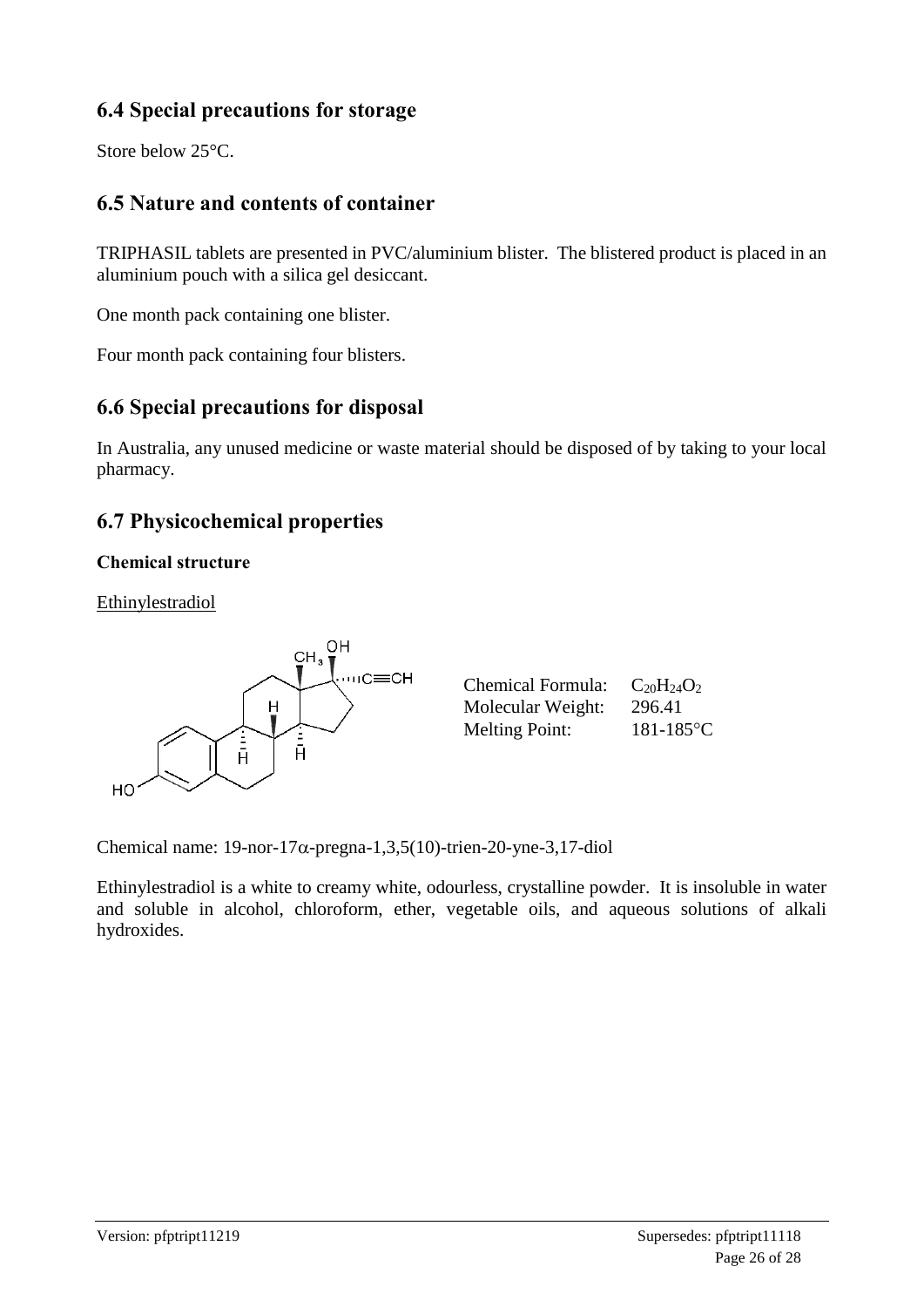### Levonorgestrel



Chemical name: (-)-13 $\beta$ -Ethyl-17 $\beta$ -hydroxy-18,19-dinor-17 $\alpha$ -pregn-4-en-20-yn-3-one

Levonorgestrel is a white crystalline powder that is very slightly soluble in water, slightly soluble in alcohol and acetone, and soluble in chloroform.

### **CAS number**

Ethinylestradiol: 57-63-6

Levonorgestrel: 797-63-7

# **7. MEDICINE SCHEDULE (POISONS STANDARD)**

S4 - Prescription Only Medicine

### **8. SPONSOR**

Pfizer Australia Pty Ltd Level 17, 151 Clarence Street Sydney NSW 2000 Toll Free Number: 1800 675 229 www.pfizer.com.au.

# **9. DATE OF FIRST APPROVAL**

4 July 1991.

# **10. DATE OF REVISION**

6 December 2019

Registered Trademark.